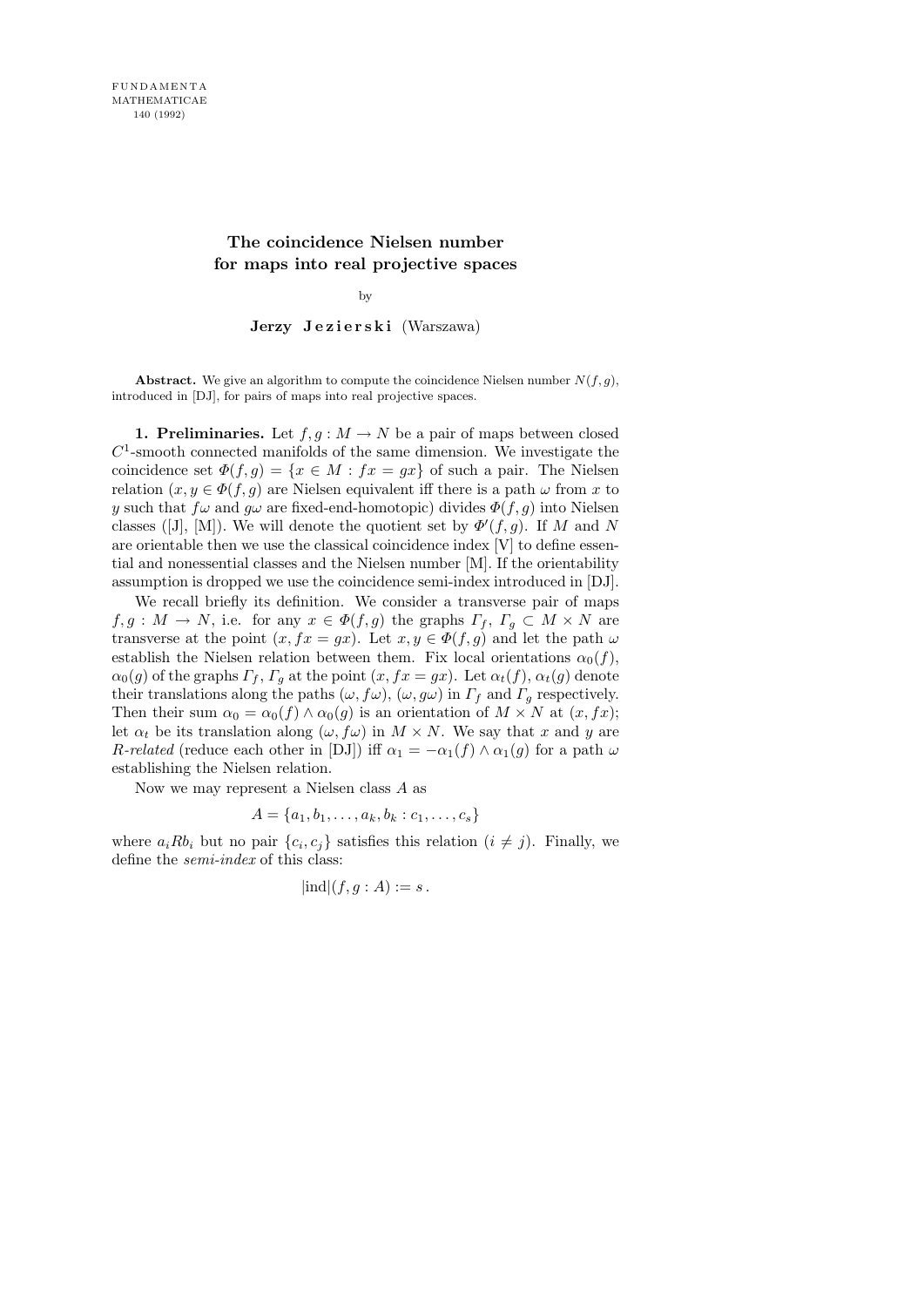It turns out that this definition applied in the orientable case gives the absolute value of the ordinary coincidence index. Now we follow the standard method of generalizing the Nielsen theory to the non-orientable case.

We will also use the coincidence Lefschetz number  $L(f, g)$  defined in [V] for pairs of maps  $f, g : M \to N$  between closed orientable *n*-manifolds. This definition may be repeated for  $\mathbb{Z}_2$  coefficients with no orientability assumptions: for  $k = 0, \ldots, n$  we consider the squares

$$
H_k(M, \mathbb{Z}_2) \xrightarrow{D_M^{-1}} H^{n-k}(M, \mathbb{Z}_2)
$$
  

$$
f_* \downarrow \qquad \qquad \int g^*
$$
  

$$
H_k(N, \mathbb{Z}_2) \xrightarrow{D_N} H^{n-k}(N, \mathbb{Z}_2)
$$

where  $D_M$ ,  $D_N$  stand for the Poincaré duality. We set  $\Theta_k = D_M^{-1} g^* D_N f_*$ :  $H_k(M,\mathbb{Z}_2) \rightarrow H_k(M,\mathbb{Z}_2)$  and define the *coincidence Lefschetz number*  $\text{mod } 2$ :  $L_2(f,g) = \sum_{k=0}^n \text{tr } \Theta_k \in \mathbb{Z}_2$ . Then

$$
L_2(f,g) = \begin{cases} 0 & \text{if } |\text{ind}|(f,g) \text{ is even,} \\ 1 & \text{if } |\text{ind}|(f,g) \text{ is odd,} \end{cases}
$$

so if M and N are oriented then  $L_2(f,g) = \varrho L(f,g)$  where  $\varrho : \mathbb{Z} \to \mathbb{Z}_2$  is the epimorphism.

Let A be a Nielsen class of a transverse pair  $f, g$ . We call this class defective iff xRx for some  $x \in A$  [Je2, Section 2]. Then any two points in A are  $R$ -related [Je2,  $(2.3)$ ] and therefore

$$
|\text{ind}|(f,g:A) = \begin{cases} 0 & \text{if } \#A \text{ is even,} \\ 1 & \text{if } \#A \text{ is odd} \end{cases}
$$

(# denotes cardinality). In particular, if  $\Phi(f, g)$  is a unique Nielsen class and is defective then by abuse of notation  $N(f, g) = L_2(f, g)$ .

We will also need the following two lemmas.

(1.1) LEMMA. Let  $p : \widetilde{M} \to M$  be a covering,  $M, \widetilde{M}$  manifolds,  $\widetilde{M}$ oriented. Let  $\alpha : \widetilde{M} \to \widetilde{M}$  be the covering transformation corresponding to  $a \in \pi_1(M, x_0)$ . Then the map  $\alpha$  is orientation-preserving on M iff a preserves local orientation at  $x_0 \in M$ . ■

(1.2) LEMMA. Let  $f : M \to \mathbb{R}P^n$  be a map from an n-dimensional manifold M into the real projective space  $\mathbb{R}P^n$  (n even) such that there exists  $a \in \pi_1M$  preserving local orientation of M and  $f_{\#}a \neq 0$ . Let  $p : M \to M$ be a finite covering such that M is orientable and  $a \notin p_{\#} \pi_1 M$ . Then any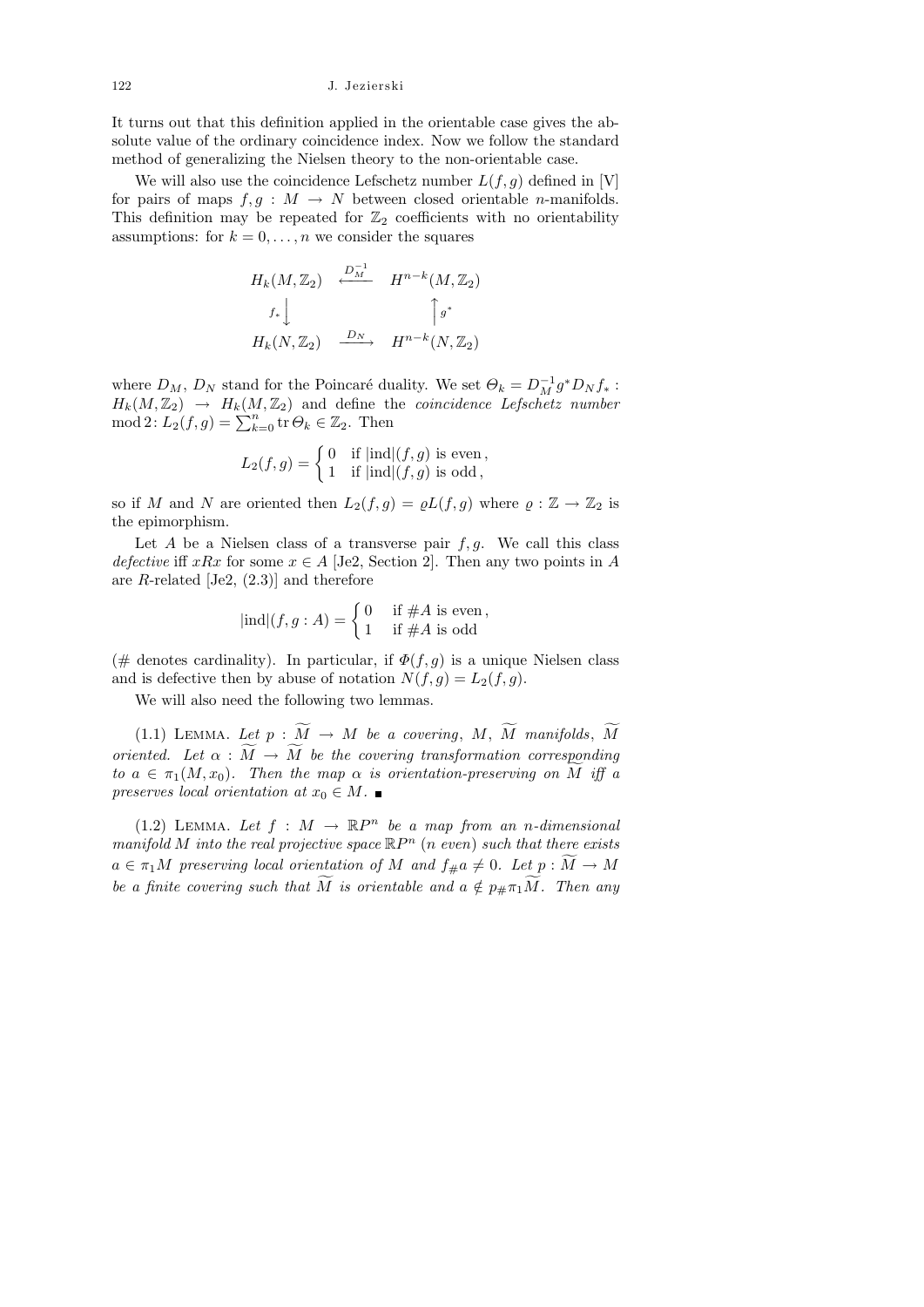$lift\ f,$ 

$$
\widetilde{M} \xrightarrow{\tilde{f}} S^n
$$
\n
$$
p \downarrow \qquad \qquad \downarrow
$$
\n
$$
M \xrightarrow{f} \mathbb{R}P^n
$$

is freely homotopic to a constant map.

P r o o f. Let  $\alpha : \widetilde{M} \to \widetilde{M}$  be the covering transformation corresponding to  $a \in \pi_1 M$  and let  $\beta: S^n \to S^n$  denote the antipodism. Then the diagram

$$
\widetilde{M} \xrightarrow{\tilde{f}} S^n
$$
\n
$$
\alpha \downarrow \qquad \qquad \downarrow \beta
$$
\n
$$
\widetilde{M} \xrightarrow{\tilde{f}} S^n
$$

is commutative and hence  $\deg(f\alpha) = \deg(\beta f)$ . But by (1.1)

$$
\deg(\widetilde{f}\alpha) = \deg \widetilde{f} \deg \alpha = + \deg \widetilde{f},
$$
  

$$
\deg(\beta \widetilde{f}) = \deg \beta \deg \widetilde{f} = -\deg \widetilde{f},
$$

hence deg  $f = 0$  and the Hopf theorem implies our lemma.

**2. Covering spaces.** Let  $M$ ,  $N$  be closed connected smooth manifolds of the same dimension and let  $p : M \to M$ ,  $q : N \to N$  be finite connected regular coverings coresponding to the normal subgroups  $H = \text{im } p_{\#} \subset \pi_1 M$ ,  $H' = \text{im } q_{\#} \subset \pi_1 N$ . Let  $\Gamma_M$ ,  $\Gamma_N$  denote the groups of covering transformations of these coverings. Let  $f, g : M \to N$  be a pair of maps admitting lifts:

(2.0)  
\n
$$
\widetilde{M} \xrightarrow{f, \tilde{g}} \widetilde{N}
$$
\n
$$
p \downarrow \qquad \qquad \downarrow q
$$
\n
$$
M \xrightarrow{f, g} N
$$

In this section we find a formula expressing the Nielsen number  $N(f, g)$ by the numbers  $N(f, \tilde{g})$ . First we notice that  $\Phi(f, g) = \bigcup p \Phi(f, \tilde{g})$  where the summation runs over all pairs of lifts. The sets  $p\Phi(\tilde{f},\tilde{g})$  are either disjoint or equal and each of them is a sum of some Nielsen classes of  $f, g$ . Fix  $x_0 \in \Phi(f, g)$  and let  $f^H_{\#}, g^H_{\#} : \pi_1(M, x_0)/H(x_0) \to \pi_1(N, fx_0)/H'(fx_0)$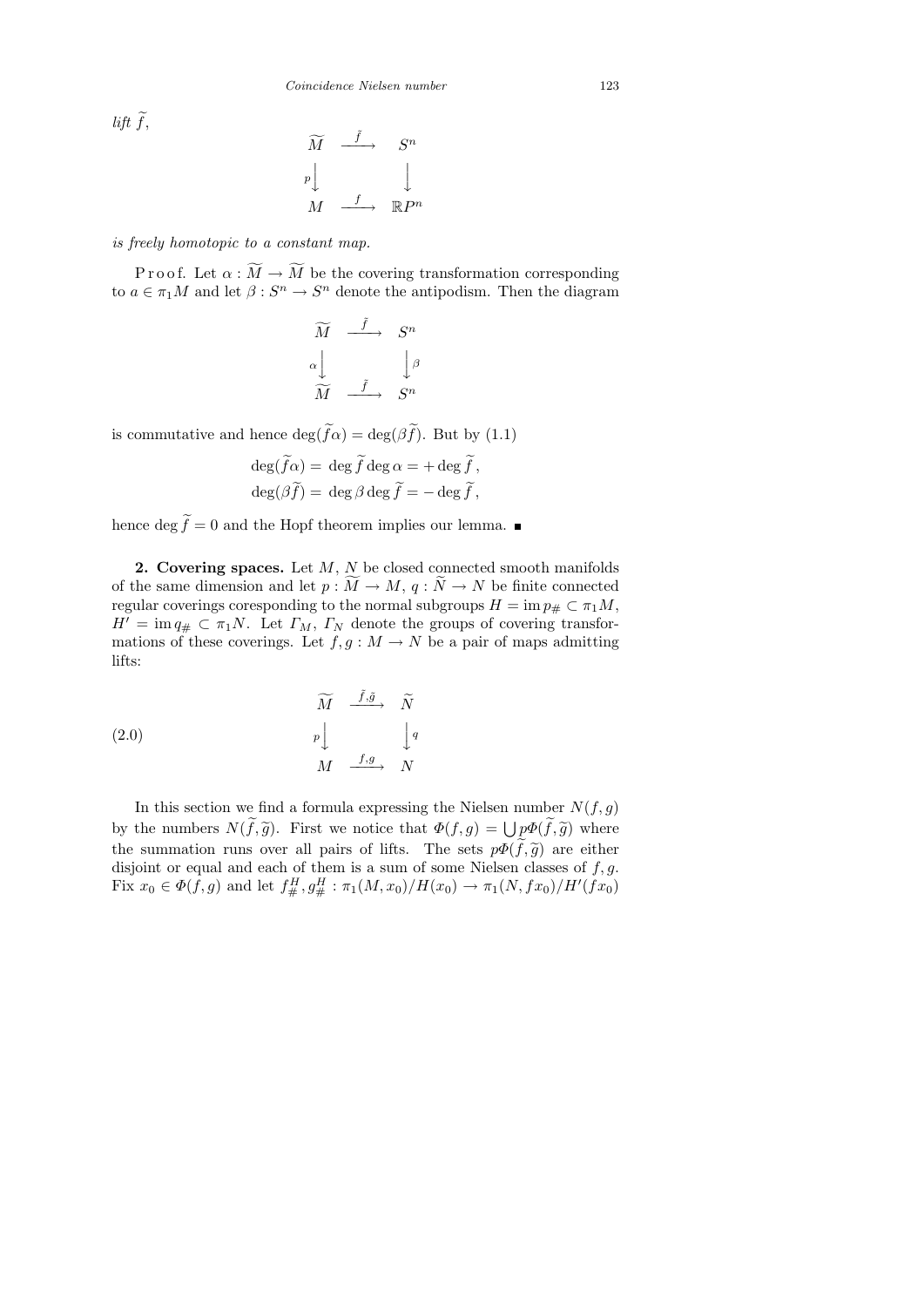denote the homomorphisms induced by  $f$  and  $g$  respectively. Let

$$
C(f_{\#}, g_{\#})_{x_0} = \{ \langle a \rangle \in \pi_1(M, x_0) : f_{\#} \langle a \rangle = g_{\#} \langle a \rangle \},
$$
  
\n
$$
C(f_{\#}^H, g_{\#}^H)_{x_0} = \{ \langle a \rangle_H \in \pi_1(M, x_0) / H(x_0) : f_{\#}^H \langle a \rangle_H = g_{\#}^H \langle a \rangle_H \},
$$
  
\n
$$
\overline{C}(f_{\#}, g_{\#})_{x_0} = \text{im}\{j^H : C(f_{\#}, g_{\#})_{x_0} \to C(f_{\#}^H, g_{\#}^H)_{x_0}\}
$$

where  $j^H$  denotes the natural projection of  $\pi_1 M$  onto  $\pi_1 M/H$ . Finally, let  $P: C(f_\#^H, g_\#^H)_{x_0} \to C(f_\#^H, g_\#^H)_{x_0}/\overline{C}(f_\#, g_\#)_{x_0}$  (left cosets) be the natural projection.

(2.1) LEMMA. Fix a pair of lifts  $\widetilde{f},\widetilde{g}$  and points  $x_0 \in p\Phi(\widetilde{f},\widetilde{g}),\widetilde{x}_0 \in$  $p^{-1}(x_0) \cap \Phi(\tilde{f}, \tilde{g})$ . For any  $\tilde{x} \in p^{-1}x_0 \cap \Phi(\tilde{f}, \tilde{g})$  fix a path  $\tilde{\omega}$  from  $\tilde{x}_0$  to  $\tilde{x}$ .<br>Define the wave  $Q \circ x^{-1}x_0 \circ \Phi(\tilde{f}, \tilde{g})$ .  $G(H,H)$  surprises  $Q(\tilde{g}) = \langle x, \tilde{g} \rangle$ Define the map  $\Theta: p^{-1}x_0 \cap \Phi(\tilde{f}, \tilde{g}) \to C(f^H_{\#}, g^H_{\#})_{x_0}$  putting  $\Theta(\tilde{x}) = \langle p\tilde{\omega} \rangle_H$ .<br>Then Then

(a)  $\Theta$  is a well defined bijective map.

(b) (naturality) Let  $x_1$  be another coincidence point of  $\Phi(f, g)$  lying in the same Nielsen class. Let  $\tau$  be a path establishing the Nielsen relation between  $x_0$  and  $x_1$ . Then the diagram

$$
p^{-1}x_0 \cap \Phi(\tilde{f}, \tilde{g}) \xrightarrow{\quad K_{\tau}} \quad p^{-1}x_1 \cap \Phi(\tilde{f}, \tilde{g})
$$

$$
\Theta \downarrow \qquad \qquad \downarrow \Theta
$$

$$
C(f_{\#}^H, g_{\#}^H)_{x_0} \xrightarrow{\quad h_{\tau}} \quad C(f_{\#}^H, g_{\#}^H)_{x_1}
$$

is commutative  $(K_\tau(\tilde{x}) = \tilde{\tau}(1)$  where  $\tilde{\tau}$  is the lift of  $\tau$  starting at  $\tilde{x}$  and  $h_\tau$ is given by  $h_{\tau} \langle \omega \rangle_H = \langle -\tau + \omega + \tau \rangle_H$ ,  $K_{\tau}$  is a bijection and  $h_{\tau}$  is a group isomorphism.

(c)  $\widetilde{x}_1, \widetilde{x}_2 \in p^{-1}x_0 \cap \Phi(\widetilde{f}, \widetilde{g})$  are Nielsen equivalent iff  $P\Theta(\widetilde{x}_1) = P\Theta(\widetilde{x}_2)$ <br>(fH,  $\Theta^{H}$ )  $\widetilde{C}(f, g)$ )  $\in C(f^H_{\#}, g^H_{\#})_{x_0}/\overline{C}(f_{\#}, g_{\#})_{x_0}.$ 

P r o o f. (a) and (b) follow from easy calculations. We prove (c). Assume that  $\tilde{x}_1$  and  $\tilde{x}_2$  are Nielsen equivalent. Fix paths  $\tilde{\omega}$  from  $\tilde{x}_1$  to  $\tilde{x}_2$  satisfying  $f\tilde{\omega} \simeq \tilde{g}\tilde{\omega}$  and  $\tilde{\omega}_1$  from  $\tilde{x}_0$  to  $\tilde{x}_1$ . Then  $\tilde{\omega}_1 + \tilde{\omega}$  goes from  $\tilde{x}_0$  to  $\tilde{x}_2$  and hence

$$
\Theta(\widetilde{x}_2) = \langle p(\widetilde{\omega}_1 + \widetilde{\omega}) \rangle_H = \langle p\widetilde{\omega}_1 \rangle_H + \langle p\widetilde{\omega} \rangle_H = \Theta(\widetilde{x}_1) + \langle p\widetilde{\omega} \rangle_H ;
$$

but  $\langle p\tilde{\omega}\rangle_H \in C(f_{\#}, g_{\#})_{x_0}$  since  $fp\tilde{\omega} = qf\tilde{\omega} \simeq q\tilde{g}\tilde{\omega} = gp\tilde{\omega}.$ <br>Now we assume that  $DO(\tilde{\omega}) = DO(\tilde{\omega})$ . We fix not

Now we assume that  $P\Theta(\tilde{x}_1) = P\Theta(\tilde{x}_2)$ . We fix paths  $\tilde{\omega}_i$  from  $\tilde{x}_0$  to  $(i-1, 2)$ . Then  $\langle n \tilde{\omega}_i \rangle_{\mathcal{F}} = \langle n \tilde{\omega}_i \rangle_{\mathcal{F}} + \langle n \rangle_{\mathcal{F}}$  for some  $\langle n \rangle \in C(f_n, a_n)$ .  $\widetilde{x}_i$   $(i = 1, 2)$ . Then  $\langle p\widetilde{\omega}_2 \rangle_H = \langle p\widetilde{\omega}_1 \rangle_H + \langle a \rangle_H$  for some  $\langle a \rangle \in C(f_{\#}, g_{\#})_{x_0}$ .<br>Let  $\widetilde{\alpha}$  be the lift of a starting at  $\widetilde{x}_i$ . Then the equality  $\langle a, \widetilde{\omega}_i + a\widetilde{\omega}_j \rangle = \langle a \rangle$ Let  $\tilde{a}$  be the lift of a starting at  $\tilde{x}_1$ . Then the equality  $\langle -p\tilde{\omega}_1 + p\tilde{\omega}_2 \rangle = \langle a \rangle$ implies that  $-\tilde{\omega}_1 + \tilde{\omega}_2$  and  $\tilde{a}$  have common ends, and hence  $\tilde{a}$  is a path from  $\tilde{x}_1$  to  $\tilde{x}_2$ . Since a homotopy from f a to ga lifts to a homotopy from f  $\tilde{a}$  to  $\tilde{a}$   $\tilde{a}$  and  $\tilde{a}$  are Nielson conjuminators.  $\widetilde{g}\widetilde{a}$ ,  $\widetilde{x}_1$  and  $\widetilde{x}_2$  are Nielsen equivalent.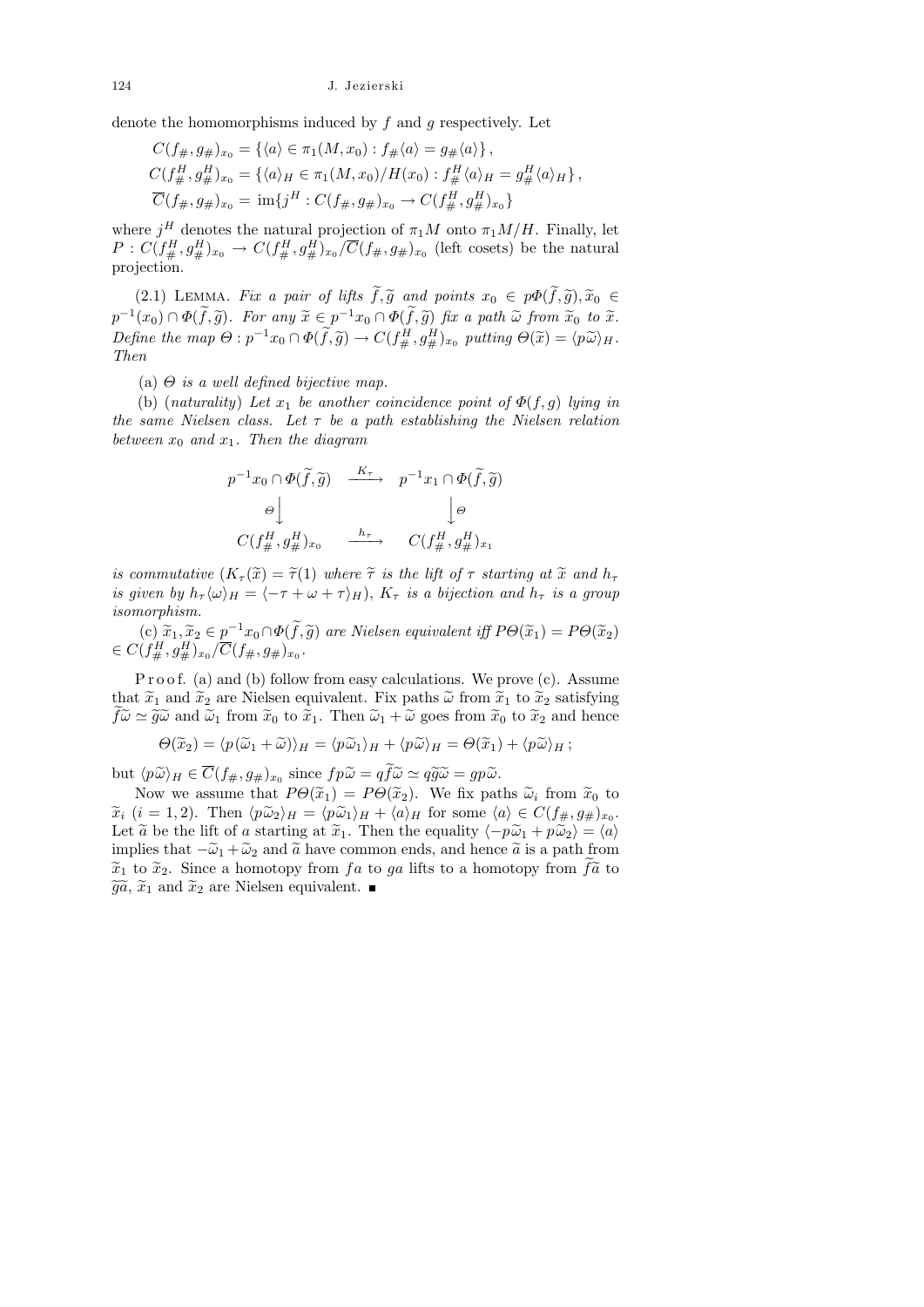(2.2) COROLLARY. The set  $p^{-1}x_0 \cap \Phi(\tilde{f}, \tilde{g})$  consists of  $\#C(f^H_{\#}, g^H_{\#})_{x_0}$ elements. The Nielsen relation splits it into  $\#(C(f^H_{\#}, g^H_{\#})_{x_0}/\overline{C}(f_{\#}, g_{\#})_{x_0})$ parts each of  $\#C(f_{\#}, g_{\#})_{x_0}$  elements.

Notice that the numbers involved in (2.2) do not depend on the choice of the points  $x_0 \in A$ ,  $\widetilde{x}_0 \in p^{-1}x_0 \cap \Phi(\widetilde{f}, \widetilde{g})$  and of the lifts  $\widetilde{f}, \widetilde{g}$  (such that  $\tilde{x}_0 \in \Phi(f, \tilde{g})$ . They only depend on the class A and hence we will write  $r_A = #\overline{C}(f_{\#}, g_{\#})_{x_0}, m_A = #(C(f_{\#}^H, g_{\#}^H)_{x_0}/\overline{C}(f_{\#}, g_{\#})_{x_0}).$ 

Now suppose that f and g are transverse. Let  $A \in \Phi'(f,g)$  be a nondefective class ([Je2, Section 2]). Now we are going to find how many Nielsen classes of the lifts  $f, \tilde{g}$  cover A and we will compare their semi-indices.<br>
Recall that for B related  $g, u \in \Phi(f, g)$ ,  $n^{-1}[g, u]$  eplits into a guy

Recall that for R-related  $x, y \in \Phi(f, g), p^{-1}\{x, y\}$  splits into a sum of R-related pairs [DJ, (2.2)], so to simplify notation we may assume that  $A =$  $\{x_0, \ldots, x_k\}$  and no two points in A are R-related. Fix paths  $\omega_i$  from  $x_0$  to  $x_i$  such that  $f\omega_i \simeq g\omega_i$   $(i = 1, ..., k)$ . Let  $p^{-1}x_0 \cap \Phi(f, g) = {\tilde{x}}_{01}, ..., \tilde{x}_{0l}$ .<br>Denote by  $\tilde{\omega}_i$ , the lift of  $\omega_i$  starting at  $\tilde{x}_i$ , and let  $\tilde{x}_{i,j} = \tilde{\omega}_{i,j}(1)$   $(i = 1, ..., k)$ .

Denote by  $\tilde{\omega}_{ij}$  the lift of  $\omega_i$  starting at  $\tilde{x}_{0j}$  and let  $\tilde{x}_{ij} = \tilde{\omega}_{ij}(1)$  (i =  $1, \ldots, k; j = 1, \ldots, l$ . Now  $p^{-1}x_i \cap \Phi(\tilde{f}, \tilde{g}) = {\tilde{x}}_{i1}, \ldots, \tilde{x}}_{il},$  the points  $\tilde{z}_{i1}, \ldots, \tilde{z}_{il}$ , the points  ${\lbrace \widetilde{x}_{0j},\ldots,\widetilde{x}_{kj} \rbrace}$  are Nielsen equivalent and no two of them are R-related. On the other hand, since no  $x_i$  is R-related with itself, neither is any  $\tilde{x}_{ij}$ <br>( $i = 0, \ldots, l$ )  $(j = 0, \ldots, l).$ 

 $(2.3)$  Remark. Under the above assumption we may write

$$
p^{-1}x_0 \cap \Phi(\widetilde{f}, \widetilde{g}) = \{\widetilde{x}_{01}, \dots, \widetilde{x}_{0r}; \widetilde{x}_{0,r+1}, \dots, \widetilde{x}_{0,2r}; \dots; \widetilde{x}_{0,l-r+1}, \dots, \widetilde{x}_{0,l}\}
$$

where  $\widetilde{x}_{0i}$  and  $\widetilde{x}_{0j}$  lie in the same Nielsen class of  $(\widetilde{f},\widetilde{g})$  iff  $(s-1)r < i, j \leq sr$ for some  $s = 1, \ldots, l/r$ . Then the set  $\widetilde{A}_j = \{\widetilde{x}_{pq} : p = 0, \ldots, k; q = rj + 1\}$  $1, \ldots, rj+r$  is a single Nielsen class of  $(\tilde{f},\tilde{g})$  and  $|ind|(\tilde{f},\tilde{g}:\tilde{A}_j)=(k+1)r=$  $r|\text{ind}|(f, g : A)$   $(j = 0, \ldots, l/r - 1; r = r_A)$ .

To formulate the final statement we denote by  $\text{lift}(f, g)$  the set of all lifts of the pair  $(f, g)$ . Then the group  $\Gamma_M \times \Gamma_N$  acts on lift $(f, g)$  by  $(\alpha, \beta)(f, \tilde{g}) =$  $\beta(\tilde{f},\tilde{g})\alpha^{-1}$   $((\alpha,\beta)\in\Gamma_M\times\Gamma_N, (\tilde{f},\tilde{g})\in\text{lift}(f,g))$ . The orbit space will be denoted by  $\text{lift}(f,\alpha)$ . We notice that if  $\alpha\delta(\tilde{f},\tilde{g})\cap\alpha\delta(\tilde{f},\tilde{g}')$ .  $(\beta, \text{then } (\tilde{f},\tilde{g}))$ denoted by lift<sup>'</sup> $(f, g)$ . We notice that if  $p\Phi(\tilde{f}, \tilde{g}) \cap p\Phi(\tilde{f}', \tilde{g}') \neq \emptyset$  then  $(\tilde{f}, \tilde{g})$ and  $(\widetilde{f}', \widetilde{g}')$  lie in the same orbit. Conversely, if they lie in the same orbit then  $p\Phi(\tilde{f}, \tilde{g}) = p\Phi(\tilde{f}', \tilde{g}')$ . In fact,  $p\Phi(\tilde{f}, \tilde{g})$  is a single H'-Nielsen class of  $(f, g)$ where  $H' = q_{\#} \pi_1 N$  [Je1]. Thus we get a disjoint sum  $\Phi(f, g) = \bigcup p \Phi(f, \tilde{g})$ where in the summation we take one representative of each orbit  $[f,\tilde{g}] \in$  $\text{lift}'(f, g)$ . In a forthcoming paper we will show a natural bijection between  $\text{lift}'(f, g)$  and the set  $\nabla_{H'}(f, g)$  defined in [Je1]. Therefore we call elements of lift<sup>'</sup> $(f, g)$  Reidemeister classes of  $(f, g)$ , and define  $R(f, g) = \# \text{ lift}'(f, g)$ to be the *Reidemeister number* of  $(f, g)$ . For the purposes of this paper it will be enough to show: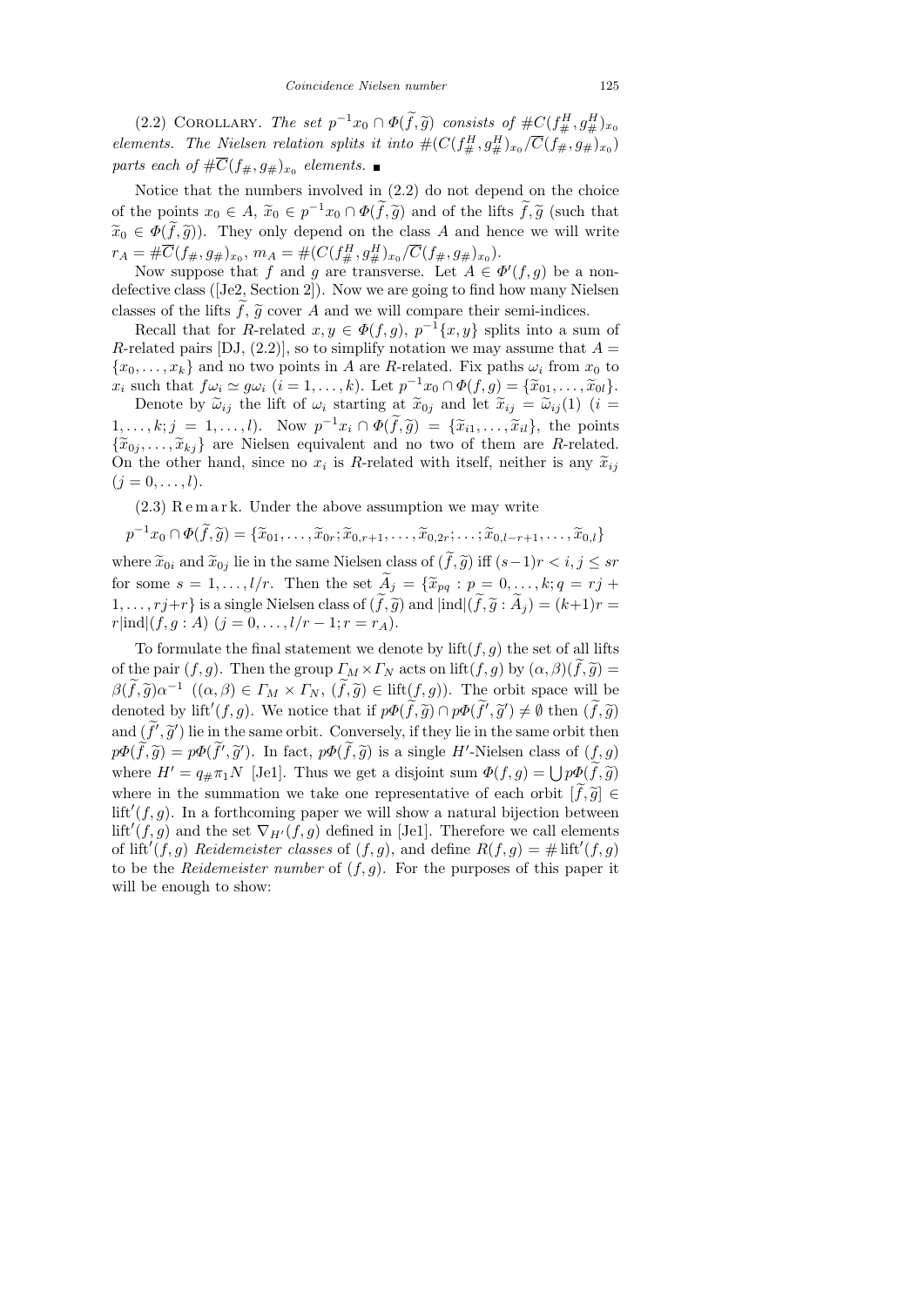(2.4) LEMMA. If  $f, g: M \to N$  and  $\pi_1 N = \mathbb{Z}_2$  then

$$
R(f,g) = \begin{cases} 1 & \text{if } f_\# \neq g_\# , \\ 2 & \text{if } f_\# = g_\# . \end{cases}
$$

P r o o f. The universal covering  $q : \tilde{N} \to N$  is two-fold; let  $\beta : \tilde{N} \to$  $\widetilde{N}$  denote its non-trivial transformation. We fix  $(f,\widetilde{g}) \in \text{lift}(f,g)$ . Then lift $(f, g)$  consists of four elements:  $(\tilde{f}, \tilde{g}),(\tilde{f}, \beta \tilde{g}),(\beta \tilde{f}, \tilde{g}),(\beta \tilde{f}, \beta \tilde{g}).$  Since  $(\tilde{f},\tilde{g})$  and  $(\beta \tilde{f},\beta \tilde{g})$  lie in the same orbit and so do  $(\tilde{f},\beta \tilde{g})$  and  $(\beta \tilde{f},\tilde{g})$ , it remains to show that  $f_{#} = g_{#}$  iff  $(\tilde{f}, \tilde{g})$  and  $(\tilde{f}, \beta \tilde{g})$  are in distinct orbits. Fix  $x \in M$ ,  $\widetilde{x} \in p^{-1}x$ ,  $\alpha \in \Gamma_M$  and a path  $\widetilde{a}$  from  $\widetilde{x}$  to  $\alpha \widetilde{x}$ . Let  $a = p\widetilde{a}$ .<br>Then  $(\widetilde{f}\alpha \widetilde{\alpha} \alpha)$  equals  $(\widetilde{f}\widetilde{\alpha})$  or  $(\widetilde{\beta} \widetilde{f} \widetilde{\alpha} \widetilde{\alpha})$  iff  $f,g = g,g =$ Then  $(f\alpha, \tilde{g}\alpha)$  equals  $(f, \tilde{g})$  or  $(\beta \tilde{f}, \beta \tilde{g})$  iff  $f_{\#}a = g_{\#}a$ .

(2.5) THEOREM. If  $\Phi'(f,g)$  contains no essential defective class then

$$
\sum_{(\tilde{f}, \tilde{g})} N(\tilde{f}, \tilde{g}) = \sum m_A
$$

where the left sum runs over representatives of orbits in  $\mathrm{lift}'(f,g)$  and the right sum over all essential classes  $A \in \Phi'(f,g)$ , and  $m_A$  is the number defined just after (2.2). In particular, if  $m = m<sub>A</sub>$  does not depend on the class A then

$$
\sum_{(\tilde{f}, \tilde{g})} N(\tilde{f}, \tilde{g}) = mN(f, g) .
$$

Proof. Notice that for any  $A \in \Phi'(f,g)$  there is exactly one class  $[\tilde{f}, \tilde{g}] \in \text{lift}'(f, g)$  such that  $A = p\Phi(\tilde{f}, \tilde{g})$ . But (2.4) implies that this class is covered by  $m_A$  classes each of semi-index  $r_A$ |ind|(f, g : A).

(2.6) COROLLARY. In the diagram (2.0), let  $\pi_1 N = \mathbb{Z}_2$ , let q be a universal covering and let the pair  $f, g$  have no defective class. Then  $m = 1$ and

$$
N(f,g) = N(f,\widetilde{g}) \qquad \text{if } f_{\#} \neq g_{\#},
$$
  

$$
N(f,g) = N(\widetilde{f},\widetilde{g}) + N(\widetilde{f},\beta\widetilde{g}) \qquad \text{if } f_{\#} = g_{\#},
$$

 $N(f,g) = N(f,\widetilde{g}) + N(f,\beta \widetilde{g})$  if  $f_{\#} = g_{\#}$ ,<br>where  $\beta$  denotes the unique non-trivial transformation of the two-fold covering  $q$ .

3. The general method. In this section we give a general method to compute the Nielsen number of a pair  $f, g: M \to \mathbb{R}P^n$  where M denotes an n-manifold.

First recall that the map  $q: S^n \to \mathbb{R}P^n$  identifying antipodal points is the universal covering map and

$$
\pi_i \mathbb{R} P^n = \begin{cases} \mathbb{Z}_2 & \text{for } i = 1, \\ \mathbb{Z} & \text{for } i = n, \\ 0 & \text{for } i = 2, \dots, n - 1. \end{cases}
$$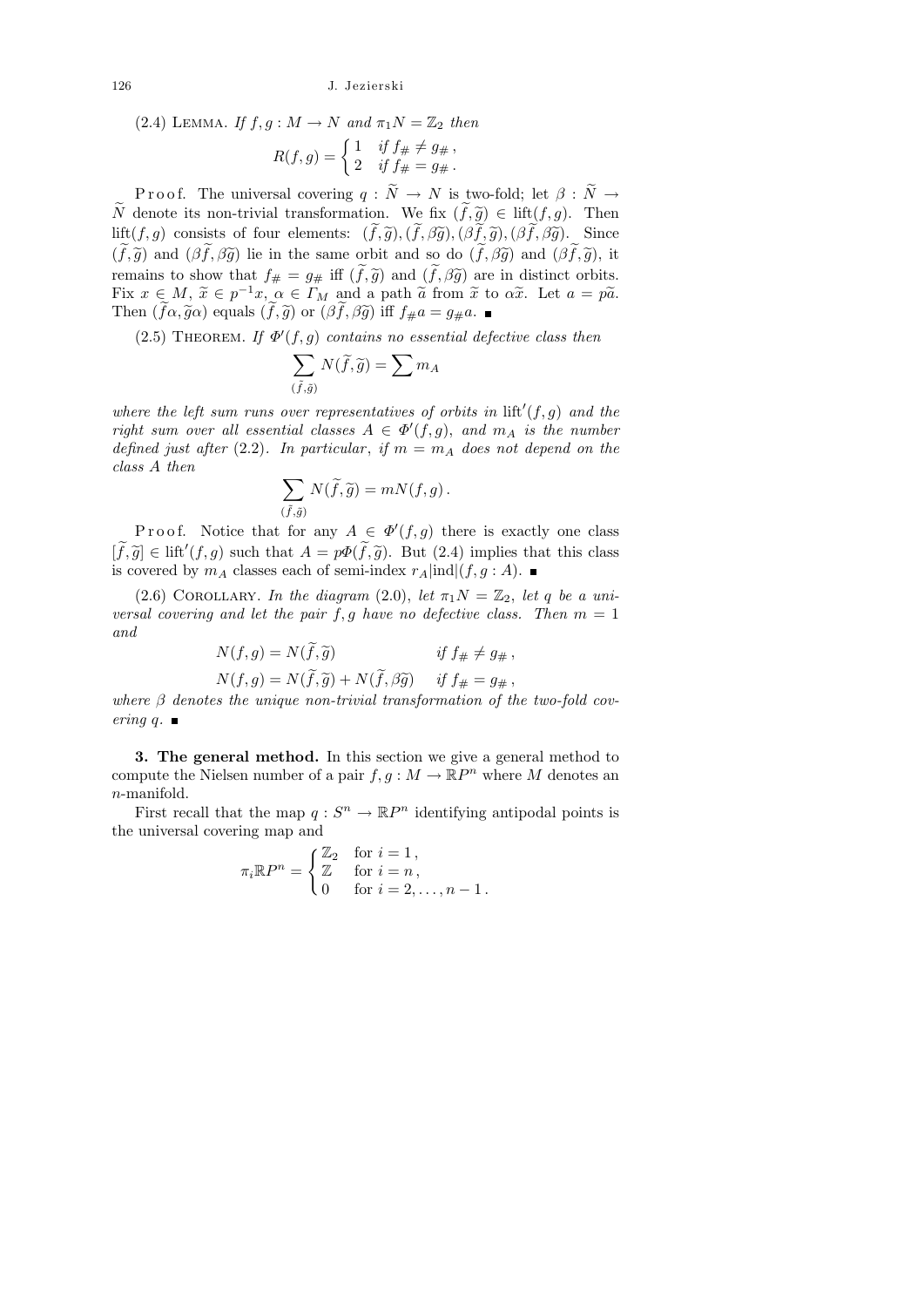One can also prove

(3.1) LEMMA. The action of the non-zero element of  $\pi_1 \mathbb{R} P^n$  on  $\pi_n \mathbb{R} P^n$ is multiplication by  $(-1)^{n+1}$ .

Let  $f, g: M \to N$  be a pair of maps between smooth *n*-dimensional manifolds. Denote by  $\pi_1^+ M$   $(\pi_1^+ N)$  the subgroup of orientation-preserving elements of  $\pi_1 M$   $(\pi_1 N)$ . For  $x \in \Phi(f, g)$  we put  $C^+(f_{\#}, g_{\#})_x = C(f_{\#}, g_{\#})_x \cap$  $\pi_1^+M$ . Recall [Je2, (2.6)] that the Nielsen class containing x is not defective iff

(3.2) 
$$
C^+(f_{\#}, g_{\#})_x = C(f_{\#}, g_{\#})_x \cap f_{\#}^{-1}(\pi_1^+ N).
$$

(3.3) LEMMA. If  $\pi_1 N$  is abelian then either all Nielsen classes are defective or none is.

P r o o f. Let  $x_0, x_1 \in \Phi(f, g)$  and let r be a path from  $x_0$  to  $x_1$ . Then the restrictions of  $h_{\langle r \rangle} : \pi_1(M, x_0) \to \pi_1(M, x_1), h_{\langle r \rangle} \langle a \rangle = \langle -r + a + r \rangle$ :

$$
C^{+}(f_{\#}, g_{\#})_{x_{0}} = C(f_{\#}, g_{\#})_{x_{0}} \cap f_{\#}^{-1}\pi_{1}^{+}(N, fx_{0})
$$
  
\n
$$
h_{(r)} \downarrow \qquad \qquad h_{(r)} \downarrow \qquad h_{(r)} \downarrow
$$
  
\n
$$
C^{+}(f_{\#}, g_{\#})_{x_{1}} = C(f_{\#}, g_{\#})_{x_{1}} \cap f_{\#}^{-1}\pi_{1}^{+}(N, fx_{1})
$$

are isomorphisms since  $\pi_1 N$  is abelian.

Now we consider again the maps into  $\mathbb{R}P^n$ . We will consider three cases:  $(3.4), (3.5), (3.9)$ :

(3.4) The equality (3.2) holds for an  $x \in \Phi(f, g)$ .

Then by  $(3.3)$  there is no defective class. We find a finite covering  $p$ :  $\widetilde{M} \to M$  admitting lifts

$$
\widetilde{M} \xrightarrow{\tilde{f}, \tilde{g}} S^n
$$
\n
$$
p \downarrow \qquad \qquad \downarrow q
$$
\n
$$
M \xrightarrow{f, g} \mathbb{R} P^n
$$

and we apply (2.6). Such a covering always exists since  $\pi_1 M$  is finitely generated: we denote by  $H$  the subgroup of elements divisible by 2 and take the covering corresponding to  $H$ .

(3.5) The equality (3.2) does not hold and  $f_{\#} \neq g_{\#}$ .

Then there is at most one Nielsen class and this class is defective. Thus  $N(f, g) = L_2(f, g).$ 

To discuss the last case we will need the following classification of maps into real projective spaces (see [O, Section 27]).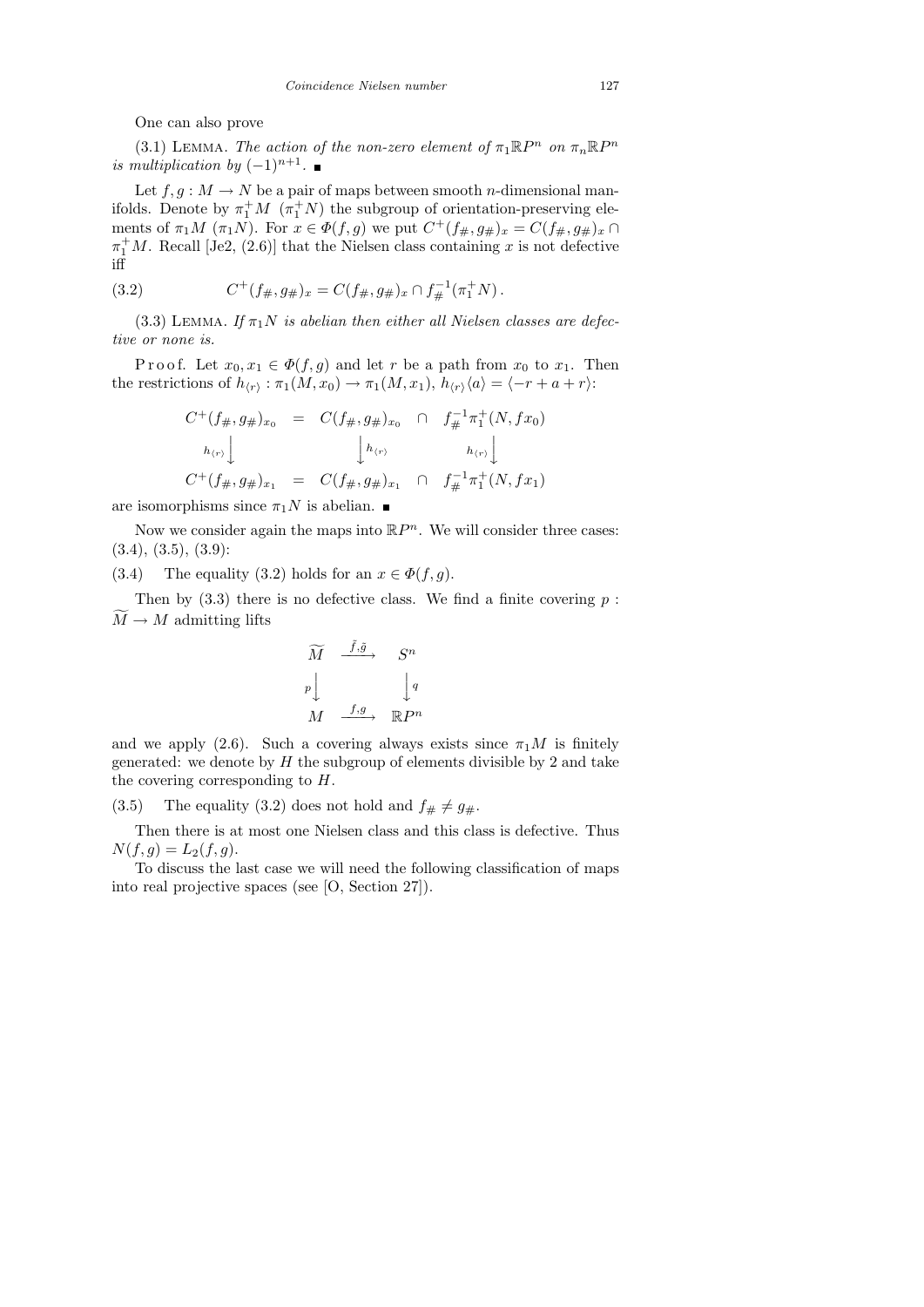(3.6) LEMMA. The homotopy classes of maps  $f : (M, x) \rightarrow (\mathbb{R}P^n, y)$ are in one-to-one correspondence with the set of pairs  $(\Theta, h)$  where  $\Theta$ :  $\pi_1(M, x) \to \pi_1(\mathbb{R}P^n, y)$  is a homomorphism and  $h \in H^n(M, \Theta^* \pi_n)$  where  $\Theta^* \pi_n$  denotes the local system induced from  $\pi_n \mathbb{R}P^n$  by  $\Theta$ . Moreover,

$$
H^{n}(M,\Theta^*\pi_n) = \begin{cases} \mathbb{Z} & \text{if } \Theta^{-1}\pi_1^+\mathbb{R}P^n = \pi_1^+M, \\ \mathbb{Z}_2 & \text{otherwise.} \end{cases}
$$

Consider a pair of maps  $f, f': (M, x_0) \to (\mathbb{R}P^n, y_0)$  satisfying  $f# = f#$ . Then f and f' are homotopic on the 1-skeleton. Since  $\pi_i \mathbb{R}P^n = 0$  for  $i = 2, \ldots, n-1$ , there is no obstruction to a homotopy between these maps up to the  $(n-1)$ -skeleton. Thus we may assume that f and f' are equal on  $M - \sigma$  where  $\sigma \subset M$  is an n-cell. Now  $f' = f \# s$  for a map  $s : S^n \to \mathbb{R}P^n$ (here # denotes the connected sum  $f$ # $s$ :  $M$ # $S<sup>n</sup>$  =  $M \rightarrow \mathbb{R}P<sup>n</sup>$ ).

- (3.7) LEMMA. Let  $f, g: M \to N$  and  $s: S<sup>n</sup> \to N$ . Then
	- $L(f, g \# s) = L(f, g) + \text{deg } s$  for M, N oriented,  $L_2(f, g \# s) = L_2(f, g) + \deg_2 s$  without this assumption.

Proof. Since the Lefschetz number equals the coincidence index it is enough to see how the last varies. We may assume that for a closed  $n$ -ball  $K \subset M$  we have  $f(K) = y_0$ ,  $g(K) = y_1 \neq y_0$  and that  $(g \# s)(x) = g(x)$  for  $x \notin K$ . Now  $x \in K$  is a coincidence point iff  $s(x) = y_0$ . But any  $y \in N$  is covered deg  $s$  times by the map  $s$  (algebraically counting). Thus the indices of  $(f, g \# s)$  and  $(f, g)$  differ by deg s.

(3.8) LEMMA. If  $f_{\#} = g_{\#}$  then  $x, x' \in \Phi(f, g)$  are Nielsen equivalent iff  $f\omega \simeq g\omega$  for any path  $\omega$  from x to x'.

Proof. Let  $f\omega \simeq g\omega$  and assume that  $\omega'$  is another path from x to x'. Then  $\omega' \simeq \alpha + \omega$  for some loop  $\alpha$  based at x. Thus  $f\omega' \simeq f\alpha + f\omega \simeq$  $g\alpha + g\omega \simeq g\omega'.$ 

Consider again  $f, g: M \to \mathbb{R}P^n$  which do not satisfy (3.2) and  $f_{\#} = g_{\#}$ . If  $f \simeq g$  then there is only one Nielsen class and it is defective. Thus  $N(f, g) = L_2(f, g)$  in this case.

Finally, suppose (3.2) does not hold,  $f_{\#} = g_{\#}$  but  $f \not\cong g$ . We may assume (after a local homotopy) that f sends a ball K into a point  $x_0$ . Let  $f'$  be a map homotopic to f such that  $f'(K) = x_1, x_0 \neq x_1$ . Let  $q: S^n \to \mathbb{R}P^n$  denote the universal covering. By  $(3.6)$  we may assume that  $g = f' \# q$ . Since  $\Phi(f, f')$  is one Nielsen class, all points in  $\Phi(f, g) - K$  are Nielsen equivalent. Moreover, there are two other coincidence points in K. These are not Nielsen equivalent since they correspond to antipodal points in  $q^{-1}(x_0)$  (Lemma (3.8)). Now one of them is an essential Nielsen class while the remaining coincidence points form another class of semi-index  $L_2(f,g) + 1 \in \mathbb{Z}_2$ . Thus we obtain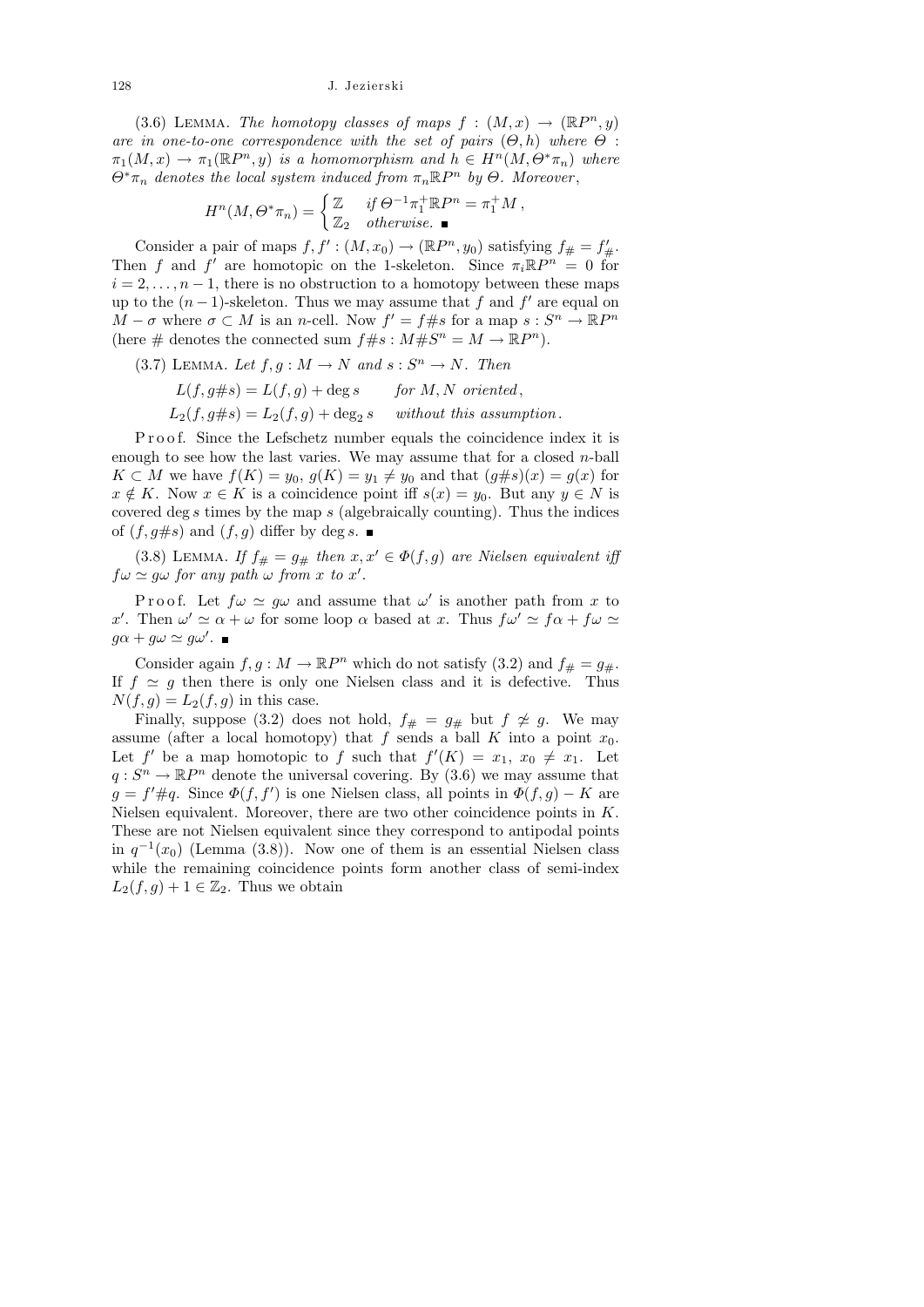(3.9) COROLLARY. If  $f_{\#} = g_{\#}$  and (3.2) does not hold then

$$
N(f,g) = \begin{cases} L_2(f,g) & \text{for } f \simeq g, \\ 2 & \text{for } f \not\cong g, \\ 1 & \text{for } f \not\cong g, \ L_2(f,g) = 1. \end{cases}
$$

It follows from  $(3.4)$ ,  $(3.5)$  and  $(3.9)$  that to compute  $N(f, g)$  it is enough to know the Nielsen number of maps into  $S<sup>n</sup>$  and the  $\mathbb{Z}_2$ -Lefschetz number. Now we will solve the first problem and the latter will be computed for some special manifolds in the next sections.

Consider  $f, g : M \to S^n$   $(n > 1)$ . Since  $S^n$  is simply connected,  $N(f,g)\leq 1.$ 

 $(3.10)$  LEMMA. If M is an orientable closed n-manifold then

$$
N(f,g) = \begin{cases} 0 & \text{if } f \text{ is homotopic to } \alpha g, \\ 1 & \text{otherwise,} \end{cases}
$$

where  $\alpha$  denotes the antipodal map.

P r o o f. Since  $\text{ind}(f,g) = L(f,g) = \deg g + (-1)^n \deg f$ ,  $\text{ind}(f,g) = 0$  iff  $\deg g = (-1)^{n+1} \deg f$  but the last holds exactly for f homotopic to  $\alpha g$ .

 $(3.11)$  LEMMA. If in the above lemma M is not orientable then

$$
N(f,g) = \begin{cases} 1 & if f \text{ and } g \text{ are not homotopic,} \\ 0 & otherwise. \end{cases}
$$

Proof. By the Hopf theorem there are exactly two homotopy classes of maps from a non-orientable manifold  $M$  into  $S<sup>n</sup>$ . To obtain the non-trivial map we fix an n-cell  $\sigma \subset M$  and we send  $M - \sigma$  into a point  $x_0$  and the interior of  $\sigma$  diffeomorphically onto  $S<sup>n</sup> - x<sub>0</sub>$ . Now let f be non-trivial, of the above form, and let g be constant,  $g(M) = x_1 \neq x_0$ . Then f and g are transverse and  $\Phi(f,g)$  consists of one point, therefore  $|ind|(f,g) = 1$  implies  $N(f, g) = 1.$ 

If both f and g are constant then obviously  $N(f, g) = 0$ .

Now let  $f = g$  be non-trivial. Assume first that n is odd. Then the identity map is homotopic to a fixed point free map  $\alpha$ . Thus  $g = f \simeq \alpha f$ and  $\Phi(f, \alpha f) = \emptyset$  implies  $N(f, g) = N(f, \alpha f) = 0$ . Let now n be even. The only Nielsen class of  $f = g$  is defective since any orientation-reversing loop on M is sent to a null homotopic one. We may assume that  $x_0 \notin$  $\{(0, \ldots, 0, +1), (0, \ldots, 0, -1)\}\$ and we notice that the map  $h: S^n \to S^n$ ,  $h(x_1, \ldots, x_{n+1}) = (-x_1, \ldots, -x_n, x_{n+1}),$  is homotopic to the identity since  $\deg h = (-1)^n = 1$ . Now  $g = f \simeq hf$ , the last two maps are transverse and  $\Phi(f, hf) = \{f^{-1}(0, \ldots, 0, +1), f^{-1}(0, \ldots, 0, -1)\}\)$  consists of exactly two points. Since this class is defective,  $|ind|(f,g) = 0$  and  $N(f,g) = 0$ .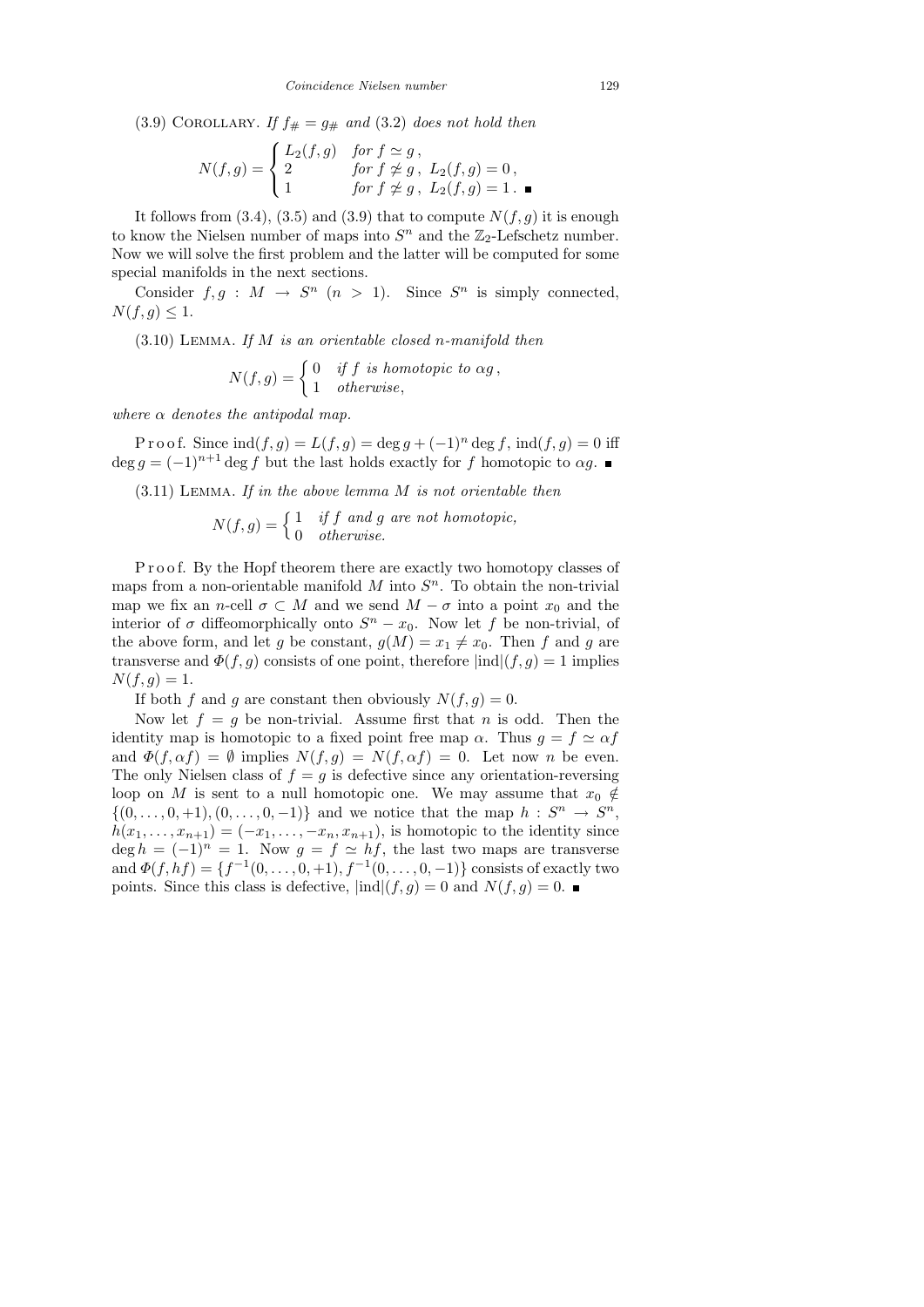Finally, we will apply the above methods to compute the Nielsen number of  $f, g: S^n \to \mathbb{R}P^n$ . Since  $S^n$  is simply connected, no class in  $\Phi'(f, g)$  is defective and we may apply (3.4). We fix lifts

$$
S^n
$$
  

$$
\overset{(\tilde{f},\tilde{g})_{\nearrow}}{\underset{S^n}{\longrightarrow}} \bigcup_{m \in P^n} S^m
$$

and we notice that  $\pi_1 S^n = 0$  implies  $m = 1$  (in (2.5)) and  $R(f, g) = 2$ , hence  $N(f, g) = N(\tilde{f}, \tilde{g}) + N(-\tilde{f}, \tilde{g}).$ 

(3.12) COROLLARY. Let  $f, g: S^n \to \mathbb{R}P^n$ . Then

$$
N(f,g) = \begin{cases} 0 & \text{for } (f \simeq g \simeq \text{const}, n \text{ even}) \text{ or } (f \simeq g, n \text{ odd}), \\ 1 & \text{for } f \simeq g \ncong \text{const}, n \text{ even}, \\ 2 & \text{for } f \ncong g. \end{cases}
$$

P r o o f. Let n be odd. Then  $N(f,g) = N(\tilde{f},\tilde{g}) + N(\tilde{f},-\tilde{g}) = 2N(\tilde{f},\tilde{g}).$ Thus

$$
N(f,g) = \begin{cases} 0 & \text{if } f \simeq g, \\ 2 & \text{otherwise,} \end{cases}
$$

since  $f \simeq \tilde{g}$  iff  $f \simeq g$ .<br>Let now n be even

Let now *n* be even. Then  $N(f,g) = N(\tilde{f}, \tilde{g}) + N(\tilde{f}, -\tilde{g})$  and

$$
N(f,g) = \begin{cases} 0 & \text{if } f \simeq g \simeq \text{const,} \\ 1 & \text{if } f \simeq g \not\simeq \text{const,} \\ 2 & \text{if } f \not\simeq g, \end{cases}
$$

since  $f \simeq g$  iff  $f \simeq \pm \tilde{g}$  and  $N(f, \tilde{g}) = 0$  iff  $f \simeq -\tilde{g}$ .

4. The coincidence Nielsen number for maps from an evendimensional torus. In this and the next sections we assume that  $n$  is even; the odd case is easier and will be discussed in Section 6.

Now we apply the results of the last section to maps from the  $n$ -torus  $T^n = (S^1)^n = ([0,1]/\{0=1\})^n$  into  $\mathbb{R}P^n$ . We fix the points  $p_0 = \{0=1\}$  $1\} \in S^1, x_0 = (p_0, \ldots, p_0) \in (S^1)^n = T^n$  and  $y_0 = [1, 0, \ldots, 0] \in \mathbb{R}P^n$ . Let  $a_j(t)$  denote the canonical generators of  $\pi_1(T^n, x_0)$  given by  $a_j(t) =$  $(p_0, \ldots, p_0, \exp(2\pi t i), p_0, \ldots, p_0) \in T^n$   $(j = 1, \ldots, n)$ . Let  $\Theta : \pi_1(T^n, x_0) \to$  $\pi_1(\mathbb{R}P^n, y_0) = \mathbb{Z}_2$  be a homomorphism and let  $\Lambda_{\Theta} = \{j \in \{1, \ldots, n\} :$  $\Theta(a_i) \neq 0$ . Then the formula

$$
f_{\Theta}(t_1,\ldots,t_n) = \left[\exp\left(\sum_{k \in \Lambda_{\Theta}} t_k \pi i\right), 0, \ldots, 0\right]
$$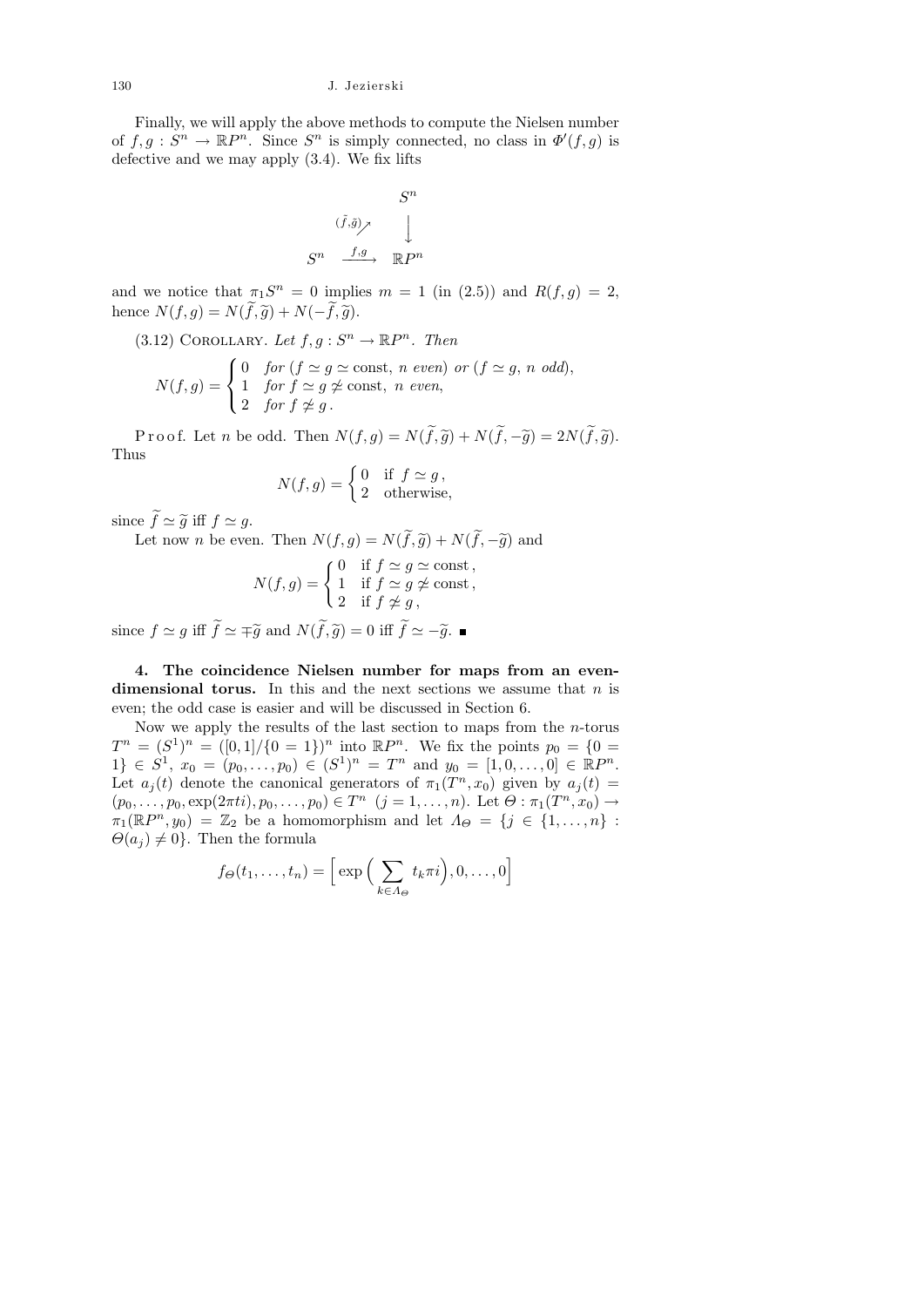gives a map  $f_{\Theta} : T^n \to \mathbb{R}P^n$  such that  $f_{\Theta \#} = \Theta$ . Now fix a map  $f:(T^n,x_0)\rightarrow (\mathbb{R}P^n,y_0)$  and let  $\Theta = f_{\#}$ . Since  $f_{\#} = f_{\Theta\#}$ , we may assume by (3.6) that  $f = f_{\Theta} \# s$  for a map  $s : S^n \to \mathbb{R}P^n$ . Thus  $\tilde{f}$  sends the  $(n-1)$ -skeleton into the 1-skeleton and all induced homology and cohomology homomorphisms are zero in dimensions  $k = 2, \ldots, n - 1$ . On the other hand, we notice that  $\deg_2 f_{\Theta} = 0$  since the whole image of  $f_{\Theta}$  lies in the 1-skeleton. Moreover,  $\deg_2 s = 0$  since s admits a lift

$$
S^n
$$
  

$$
\overset{\tilde{s}}{\nearrow} \qquad \bigg\downarrow^q
$$
  

$$
S^n \quad \xrightarrow{\quad s \quad} \mathbb{R} P^n
$$

and deg<sub>2</sub>  $s = \deg_2 q \tilde{s} = \deg_2 q \deg_2 \tilde{s}$  but  $\deg_2 q = 0$  since q is two-fold.<br>Thus dog  $f = \deg_2(f_0 + \epsilon) = \deg_2 f_0 + \deg_2 g = 0$  and  $f : H(T^n, \mathbb{Z}) \to \mathbb{Z}$ Thus  $\deg_2 f = \deg_2(f \otimes \# s) = \deg_2 f \otimes + \deg_2 s = 0$  and  $f_* : H_n(T^n, \mathbb{Z}_2) \to$  $H_n(\mathbb{R}P^n,\mathbb{Z}_2), f^*: H^n(\mathbb{R}P^n,\mathbb{Z}_2) \to H^n(T^n,\mathbb{Z}_2)$  are also zero homomorphisms.

Now we are in a position to compute the  $\mathbb{Z}_2$ -Lefschetz number of  $f, g$ :  $T^n \to \mathbb{R}P^n$ . We consider the squares

$$
H_k(T^n, \mathbb{Z}_2) \xrightarrow{\mathcal{L}^{-1}} H^{n-k}(T^n, \mathbb{Z}_2)
$$
  

$$
f_* \downarrow \qquad \qquad \int g^*
$$
  

$$
H_k(\mathbb{R}P^n, \mathbb{Z}_2) \xrightarrow{D} H^{n-k}(\mathbb{R}P^n, \mathbb{Z}_2)
$$

If  $n > 2$  then for any k either  $1 < k$  or  $1 < n - k$  so in any case at least one of the vertical homomorphisms is zero and  $L_2(f, g) = 0$ .

If  $n = 2$  then the above diagram may give a non-zero homomorphism for  $k = 1$ . In this case we write  $f_* a_i = k_i a$ ,  $g_* a_i = k'_i a$ , hence  $f^* \overline{a} = k_1 \overline{a}_1 + k_2 \overline{a}_2$ ,  $g^*\overline{a} = k'_1\overline{a}_1 + k'_2\overline{a}_2$  (here  $a_1, a_2 \in H_1(T^n, \mathbb{Z}_2)$ ,  $\overline{a}_1, \overline{a}_2 \in H^1(T^n, \mathbb{Z}_2)$ ,  $a \in$  $H_1(\mathbb{R}P^n, \mathbb{Z}_2), \overline{a} \in H^1(\mathbb{R}P^n, \mathbb{Z}_2)$  denote the canonical generators). Thus

$$
L_2(f,g) = \text{tr}(D^{-1}g^*Df_*) = \det\begin{bmatrix} k_1 & k_2 \\ k'_1 & k'_2 \end{bmatrix} \in \mathbb{Z}_2.
$$

Now we may compute the Nielsen number; we consider three cases according to Section 3.

(a) The equality (3.2) holds.

(a1) Let  $f_{\#} \neq g_{\#}$ . Then one of the homomorphisms  $f_{\#}, g_{\#}$  must be zero. Indeed, suppose otherwise. Then  $f_{\#}a_i \neq 0$ ,  $g_{\#}a_j \neq 0$  for some  $i, j =$  $1, \ldots, n$ . If moreover  $g_{\#}a_i \neq 0$  then  $a_i \in C^+(f_{\#}, g_{\#})$  but  $f_{\#}a_i = g_{\#}a_i = a$ is orientation-reversing on  $\mathbb{R}P^n$ , contradicting (3.2). If  $f_{\#}a_j = g_{\#}a_i = 0$ then  $a_i + a_j$  contradicts (3.2).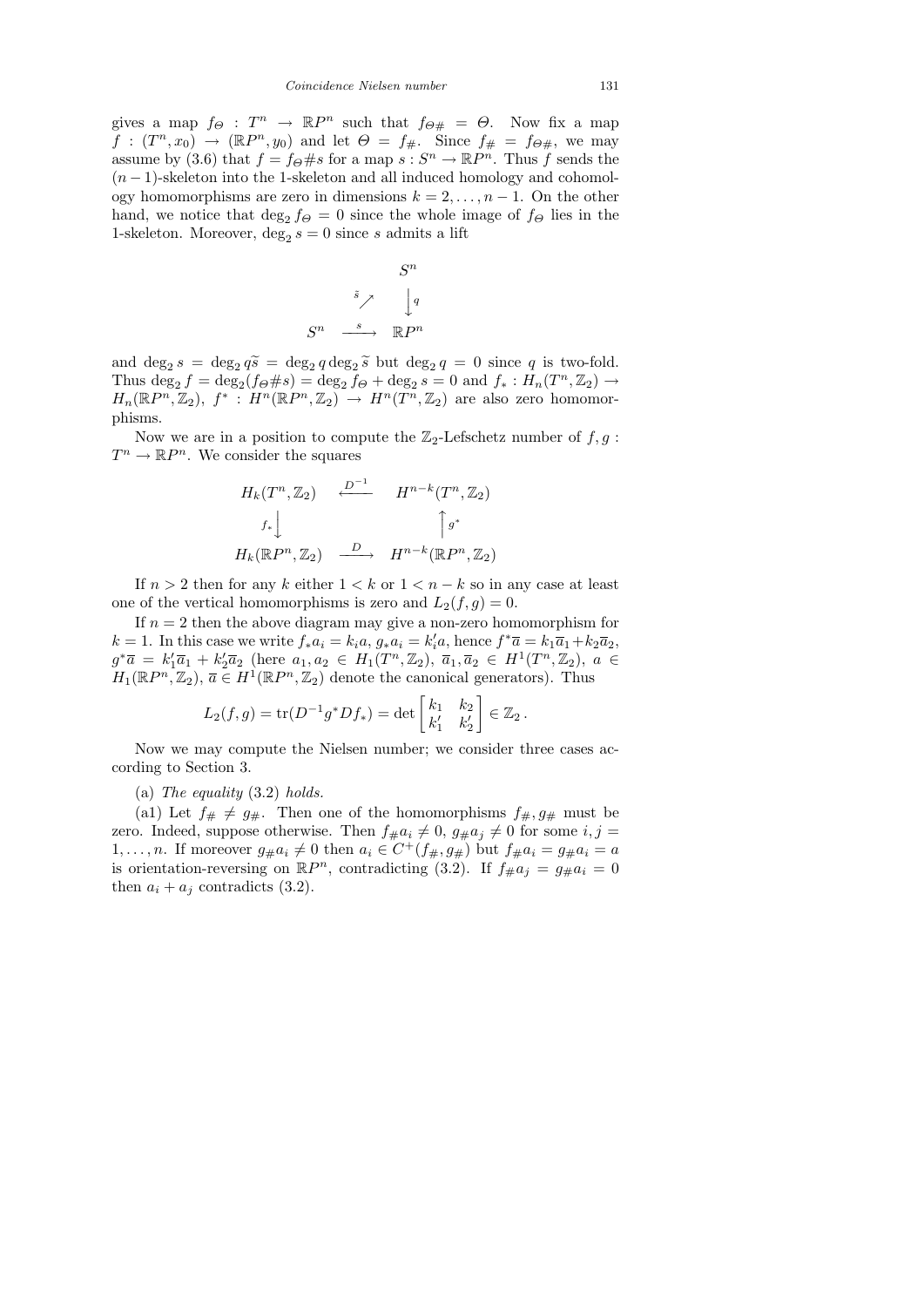Let  $p: T^n \to T^n$  be a 2<sup>n</sup>-fold covering corresponding to the subgroup of elements of  $\pi_1 T^n$  divisible by 2. Then any pair of maps  $f, g$  admits lifts

$$
T^n \xrightarrow{\tilde{f}, \tilde{g}} S^n
$$
  
\n
$$
p \downarrow \qquad \qquad \downarrow q
$$
  
\n
$$
T^n \xrightarrow{f, g} \mathbb{R} P^n
$$

and (2.6) implies  $N(f, g) = N(f, \tilde{g})$ .<br>We may assume that  $f_{\#} = 0$  and  $g_{\#}b \neq 0$  for some  $b \in \pi_1 T^n$  not divisible by 2. Let  $\beta$  be the transformation of the covering  $p: T^n \to T^n$  determined by b. Then the diagram

$$
\begin{array}{ccc}\nT^n & \xrightarrow{\tilde{g}} & S^n \\
\beta \downarrow & & \downarrow \alpha \\
T^n & \xrightarrow{\tilde{g}} & S^n\n\end{array}
$$

commutes ( $\alpha$  denotes the antipodism). Now, by (1.2), deg  $\tilde{g} = 0$ , so (3.10) implies

$$
N(\widetilde{f}, \widetilde{g}) = \begin{cases} 0 & \text{if } \deg \widetilde{f} = 0, \\ 1 & \text{if } \deg \widetilde{f} \neq 0. \end{cases}
$$

On the other hand, since  $f_{\#} = 0$ , there exists a map  $\tilde{f}'$  such that the diagram

$$
\begin{array}{ccc}\nT^n & \xrightarrow{\tilde{f}} & S^n \\
p \downarrow & \xrightarrow{\tilde{f}'} & \downarrow q \\
T^n & \xrightarrow{f} & \mathbb{R}P^n\n\end{array}
$$

commutes. Since  $\deg \tilde{f} = \deg(\tilde{f}')p = \deg \tilde{f}' \deg p = 2^n \deg \tilde{f}', N(\tilde{f}, \tilde{g}) = 0$ iff deg  $\tilde{f}' = 0$  but then  $\tilde{f}'$  is null homotopic, and hence so is  $f = q\tilde{f}'$ . Thus we get

> $N(f, g) = \begin{cases} 0 & \text{if one of the maps } f, g \text{ is null homotopic,} \\ 1 & \text{otherwise.} \end{cases}$ 1 otherwise.

(a2) If  $f_{\#} = g_{\#}$  then (3.2) means  $f_{\#} = g_{\#} = 0$  and the maps  $f, g$  admit lifts

$$
S^n
$$
\n
$$
\tilde{f}, \tilde{g} \nearrow \qquad \downarrow q
$$
\n
$$
T^n \xrightarrow{f, g} \mathbb{R} P^n
$$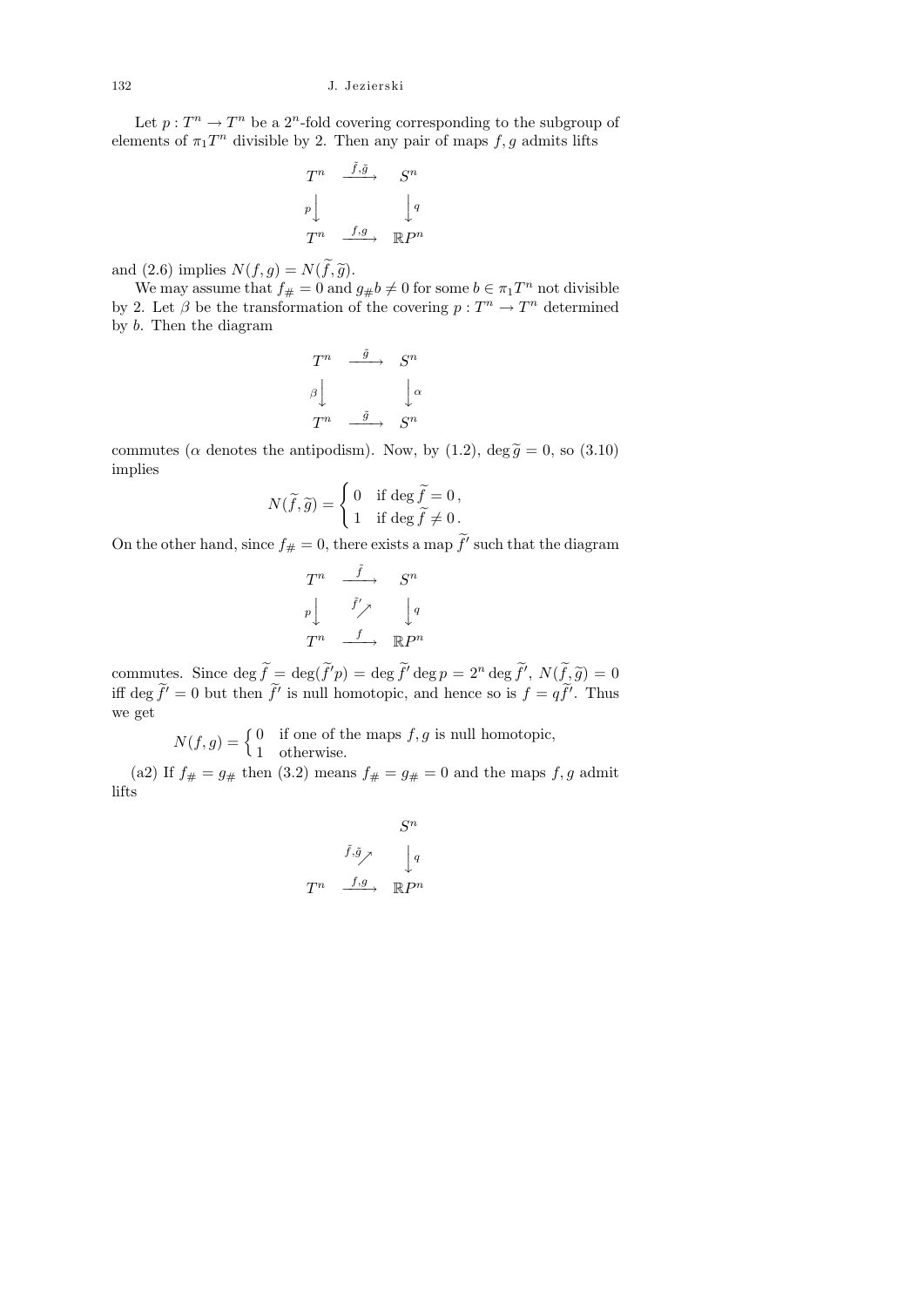Then by (2.6),  $N(f, g) = N(\tilde{f}, \tilde{g}) + N(\tilde{f}, -\tilde{g})$  and hence

$$
N(f,g) = \begin{cases} 0 & \text{if } f \simeq g \simeq \text{const,} \\ 1 & \text{if } f \simeq g \not\simeq \text{const,} \\ 2 & \text{if } f \not\simeq g. \end{cases}
$$

(b) (3.2) does not hold and  $f_{\#} \neq g_{\#}$ . Then there is only one Reidemeister class and it is defective. If  $n \geq 3$  then  $L_2(f,g) = 0$  and [Je2, (2.3)] implies  $N(f, g) = 0$ . If  $n = 2$  then one can check that our assumptions are fulfilled exactly for

$$
\begin{bmatrix} k_1 & k_2 \ k'_1 & k'_2 \end{bmatrix} = \begin{bmatrix} 0 & 1 \ 1 & 1 \end{bmatrix}, \begin{bmatrix} 1 & 0 \ 1 & 1 \end{bmatrix}, \begin{bmatrix} 1 & 0 \ 0 & 1 \end{bmatrix}, \begin{bmatrix} 0 & 1 \ 1 & 0 \end{bmatrix}, \begin{bmatrix} 1 & 1 \ 0 & 1 \end{bmatrix}, \begin{bmatrix} 1 & 1 \ 1 & 0 \end{bmatrix}.
$$

But now in any case

$$
L_2(f,g) = \det \begin{bmatrix} k_1 & k_2 \\ k'_1 & k'_2 \end{bmatrix} \neq 0 \in \mathbb{Z}_2
$$

and hence  $N(f, g) = 1$ .

(c) (3.2) does not hold and  $f_{\#} = g_{\#}$ . Then  $L_2(f, g) = 0$  and (3.9) imply  $N(f,g) = \begin{cases} 0 & \text{if } f \simeq g, \\ 0 & \text{if } g \end{cases}$ 2 otherwise.

5. The coincidence Nielsen number for maps from an evendimensional projective space. Let  $n \in \mathbb{N}$  be even. Recall that

$$
H_k(\mathbb{R}P^n, \mathbb{Z}_2) = H^k(\mathbb{R}P^n, \mathbb{Z}_2) = \begin{cases} \mathbb{Z}_2 & \text{for } k \le n, \\ 0 & \text{for } k > n, \end{cases}
$$

and  $H^*(\mathbb{R}P^n, \mathbb{Z}_2) = \mathbb{Z}_2[a]/(a^{n+1})$  as algebras. We denote by  $a_k \in H_k(\mathbb{R}P^n,$  $\mathbb{Z}_2$ ,  $a^k \in H^k(\mathbb{R}P^n, \mathbb{Z}_2)$  the non-trivial elements,  $k = 0, \ldots, n$ . Consider a map  $f: \mathbb{R}P^n \to \mathbb{R}P^n$ ; let  $f_*a_1 = ca_1$   $(c \in \mathbb{Z}_2)$ . Then  $f^*a^1 = ca^1$ , hence  $f^*a^k = ca^k$ , which implies  $f_*a_k = ca_k$  (universal coefficients formulae),  $k=1,\ldots,n.$ 

Consider  $f, g : \mathbb{R}P^n \to \mathbb{R}P^n$ . We now determine the  $\mathbb{Z}_2$ -Lefschetz number of this pair. Let  $f_* a_1 = ca_1, g_* a_1 = c'a_1$ . Then the above discussion implies that in the diagrams

$$
H_k(\mathbb{R}P^n, \mathbb{Z}_2) \xrightarrow{\mathcal{D}^{-1}} H^{n-k}(\mathbb{R}P^n, \mathbb{Z}_2)
$$
  

$$
f_* \downarrow \qquad \qquad \uparrow g^*
$$
  

$$
H_k(\mathbb{R}P^n, \mathbb{Z}_2) \xrightarrow{D} H^{n-k}(\mathbb{R}P^n, \mathbb{Z}_2)
$$

we have

$$
D^{-1}g^*Df_*(a_k) = \begin{cases} c'a_0 & \text{for } k = 0, \\ cc'a_k & \text{for } k = 1, ..., n-1, \\ ca_n & \text{for } k = n. \end{cases}
$$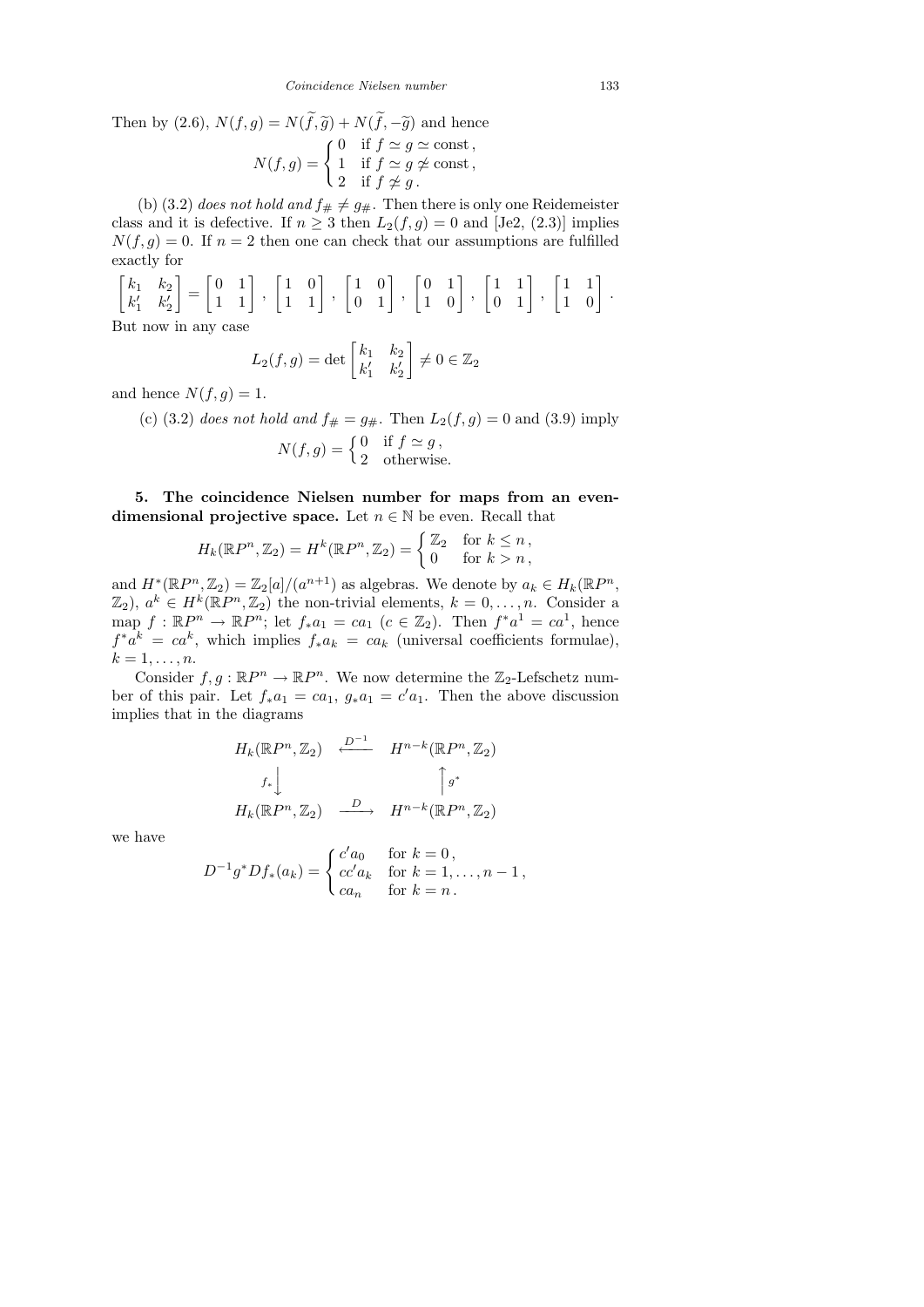Thus  $L_2(f,g) = c' + (n-1)cc' + c = c' + cc' + c \in \mathbb{Z}_2$  (since *n* is even) and finally

$$
L_2(f,g) = \begin{cases} 0 & \text{if } c = c' = 0, \\ 1 & \text{otherwise.} \end{cases}
$$

Now we compute the Nielsen number. First we assume that  $f_{\#} \neq g_{\#}$ . Then there is only one Reidemeister class and  $L_2(f, g) = 1$  implies  $N(f, g) =$ 1. Let now  $f_{\#} = g_{\#} = 0$ . If moreover f and g are homotopic then there is only one Nielsen class and it is defective, so  $L_2(f,g) = 0$  implies  $N(f,g) =$ 0. If f and g are not homotopic then  $N(f, g) = 2$  by (3.9). Finally, let  $f_{#} = g_{#} = id$ . Then no class is defective and we may use lifts:

$$
S^n \xrightarrow{\tilde{f}, \tilde{g}} S^n
$$
\n
$$
q \downarrow \qquad \qquad q^q
$$
\n
$$
\mathbb{R}P^n \xrightarrow{f, g} \mathbb{R}P^n
$$

Now  $f, \tilde{g}$  are odd maps  $(f(-\tilde{x})) = -f(\tilde{x})$  and hence their degrees are<br>lumbers. On the other hand, the number m from (2.5) equals are and odd numbers. On the other hand, the number  $m$  from  $(2.5)$  equals one and now Lemma (3.1) implies

$$
N(f,g) = N(\tilde{f}, \tilde{g}) + N(\tilde{f}, -\tilde{g}) = \begin{cases} 1 & \text{if } |\text{deg } \tilde{f}| = |\text{deg } \tilde{g}|, \\ 2 & \text{otherwise,} \end{cases}
$$

$$
= \begin{cases} 1 & \text{if } f \simeq g, \\ 2 & \text{otherwise.} \end{cases}
$$

Finally, we get

(5.1) COROLLARY. For any pair of maps  $f, g : \mathbb{R}P^n \to \mathbb{R}P^n$  (with n even)

$$
N(f,g) = \begin{cases} 0 & \text{if } f_{#} = g_{#} = 0 \text{ and } f \simeq g, \\ 1 & \text{if } f_{#} \neq g_{#} \text{ or } (f_{#} = g_{#} = \text{id} \text{ and } f \simeq g), \\ 2 & \text{if } f_{#} = g_{#} \text{ and } f \ncong g. \end{cases}
$$

In particular, for  $q = id$  we obtain a formula for the fixed point Nielsen number of a self-map  $f$  of  $\mathbb{R}P^n$  (n even):

$$
N(f) = \begin{cases} 2 & \text{if } f_{\#} = \text{id} \text{ and } f \not\approx \text{id}, \\ 1 & \text{otherwise.} \end{cases}
$$

6. The coincidence Nielsen number for maps from an odddimensional manifold. The computation of the two last sections could be modified to cover also the odd-dimensional case. But this turns out to be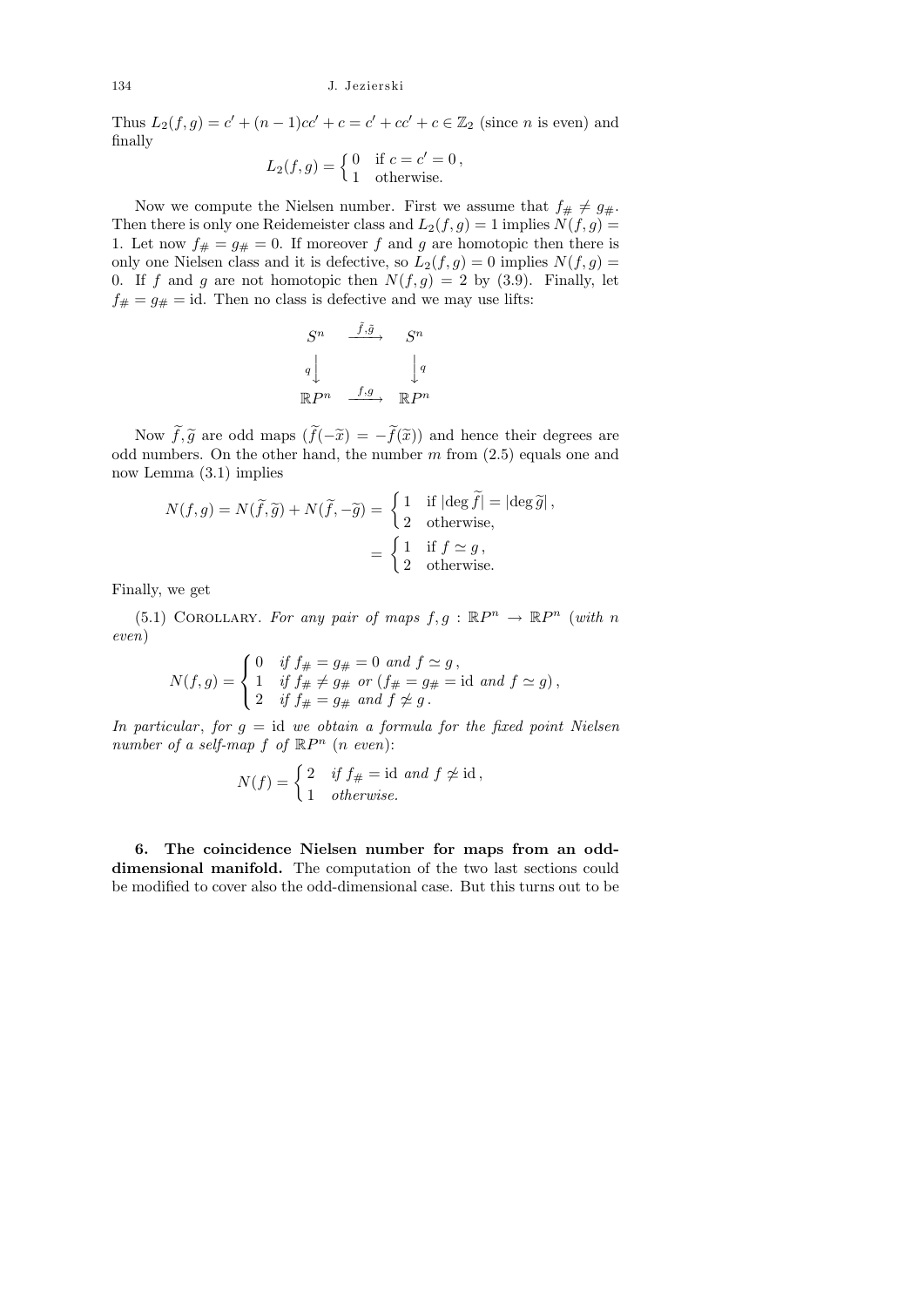easier since then  $\mathbb{R}P^n$  is orientable. Let  $n = 2k + 1$ . The cyclic homotopy  $H: \mathbb{R}P^n \times I \to \mathbb{R}P^n$ ,

$$
H([z_1,\ldots,z_{k+1}],t)=[z_1\exp(\pi t i),\ldots,z_{k+1}\exp(\pi t i)],
$$

shows that  $\mathbb{R}P^n$  is a Jiang space [J]. Let  $f, g: M \to \mathbb{R}P^n$  be maps from an  $n$ -dimensional orientable manifold. Then Lemma  $(6.6)$  of [Je1] implies that

$$
N(f,g) = \begin{cases} 0 & \text{if } L(f,g) = 0, \\ R(f,g) & \text{if } L(f,g) \neq 0, \end{cases}
$$

so it remains to compute the ordinary Lefschetz number. Since

$$
H_k(\mathbb{R}P^n, \mathbb{Q}) = H^k(\mathbb{R}P^n, \mathbb{Q}) = \begin{cases} \mathbb{Q} & \text{if } k = 0, n, \\ 0 & \text{otherwise,} \end{cases}
$$

in the diagrams

$$
H_k(M, \mathbb{Q}) \xrightarrow{\mathcal{D}^{-1}} H^{n-k}(M, \mathbb{Q})
$$
  

$$
f_* \downarrow \qquad \qquad \uparrow g^*
$$
  

$$
H_k(\mathbb{R}P^n, \mathbb{Q}) \xrightarrow{D} H^{n-k}(\mathbb{R}P^n, \mathbb{Q})
$$

we have  $\Theta_0 = \deg g, \Theta_n = \deg f$  and  $\Theta_k = 0$  for other k, which implies  $L(f, g) = \deg g - \deg f.$ 

 $(6.1)$  COROLLARY. Let M be an oriented n-manifold (with n odd) and let  $f, g: M \to \mathbb{R}P^n$ . Then

$$
N(f,g) = \begin{cases} 0 & \text{if } \deg f = \deg g, \\ 1 & \text{if } \deg f \neq \deg g, \\ 2 & \text{if } \deg f \neq \deg g, \\ f_{\#} = g_{\#}. \end{cases}
$$

P r o o f. Check case by case. Combine  $(2.4)$  with the arguments of this section.  $\blacksquare$ 

## References

- [DJ] R. Dobrenko and J. Jezierski, The coincidence Nielsen number on non-orientable manifolds, Rocky Mountain J. Math., to appear.
- [Je1] J. Jezierski, The Nielsen number product formula for coincidences, Fund. Math. 134 (1989), 183–212.
- [Je2] —, The semi-index product formula, this issue, 99–120.
- [J] B. J. Jiang, Lectures on the Nielsen Fixed Point Theory, Contemp. Math. 14, Amer. Math. Soc., Providence, R.I., 1983.
- [M] Ch. Maxwell, *Coincidences of maps*, in: Global Analysis—Analysis on Manifolds, Teubner Texte zur Math. 57, Teubner, Leipzig 1983, 216–237.
- [O] P. Olum, *Obstructions to extensions and homotopies*, Ann. of Math. 52 (1950), 1–50.